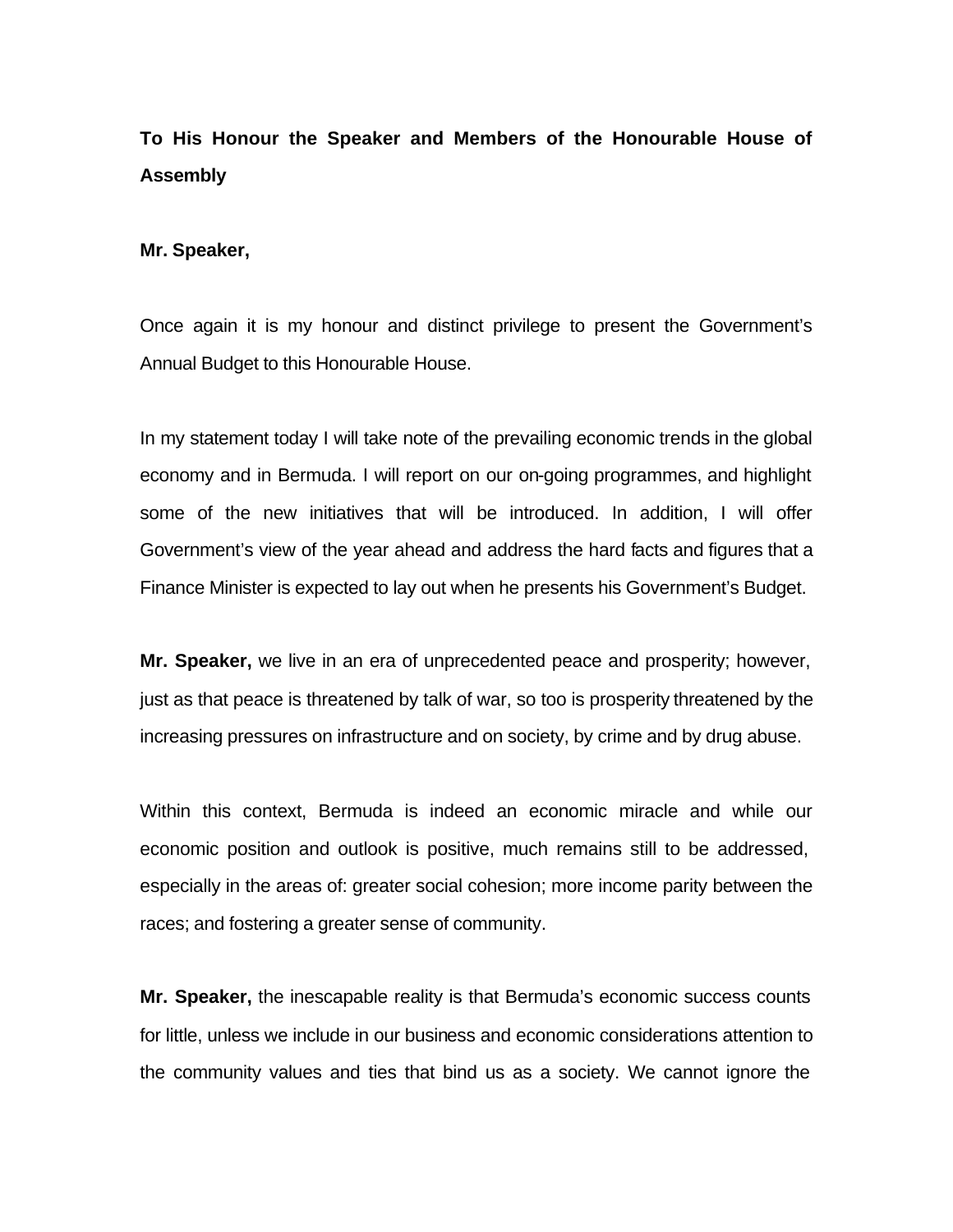critical role that community values play in shaping our sense of who we are, and of who we will become.

Greater social cohesion and a better understanding of the importance of personal responsibility and a genuine sense of community is mandatory if we are truly to launch to greater heights where equality of opportunity, fairness and justice for all reigns.

**Mr. Speaker,** as a responsive Government acting in the best interests of all the people, we understand that our focus must be on the young. On the eve of our coming into office, the Progressive Labour Party stated: "It is one thing to recognize and speak of the potential of youth, but it is another, more challenging proposition to nurture and develop it. Most parents, and countries, wish the best for their young."

**Mr. Speaker,** that is why we have focused on programmes to provide increased opportunities for Bermuda's youth. We must do everything that we can to ensure that our young people no longer feel that they are priced out of living in their own country, or that they must go abroad – and stay abroad – because Bermuda does not welcome them.

We need our young people. They are vital to our future. Our goal as a Government is to ensure that all of our young people know that Bermuda belongs to them.

**Mr. Speaker,** the need for young people to have a sense of belonging and to have faith in Bermuda's future is critically important. More so in the climate that has been created as a result of the tumultuous events that have occurred internationally and domestically.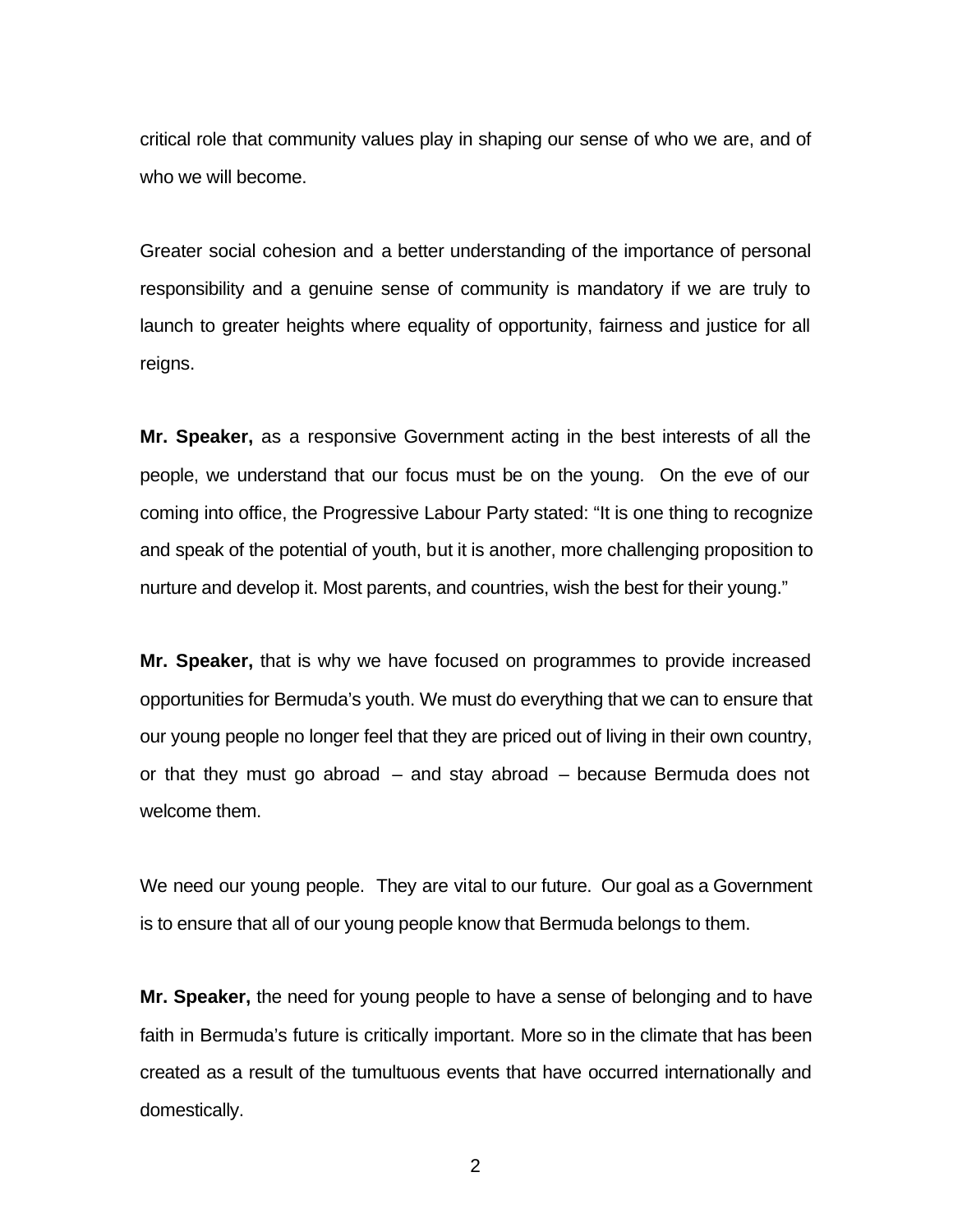Specifically, **Mr. Speaker,** I refer to the very real prospect of war in an increasingly borderless world, the increasing focus on financial jurisdictions like Bermuda, and the irreparable damage that uninformed foreign policies can have on our domestic economy. As Government our focus is to continue to seek ways to enhance our quality of life, to address outstanding issues, to protect our people and to offer a buffer against potential downturns in the economy.

**Mr. Speaker,** we seek to build a Bermuda that is not just an economic miracle providing the good life for some, but a Bermuda whose benefits extend so that all of Bermuda's people are included. We have had some notable successes in our quest so far, however Government simply cannot, in one term, deal with all the outstanding and longstanding issues in one fell swoop.

**Mr. Speaker,** it is clear – given the disparities that have been highlighted in the report of the 2000 Census – that Government's policies to eliminate barriers between those who have and those who do not through investment in education and training, through family-friendly policies, and through a refocused emphasis on the original mandate of the Bermuda Housing Corporation could not have come any later if we were to avoid the creation of two Bermudas. **Mr. Speaker,** for the avoidance of any doubt, let me say here that addressing the disparities in Bermuda does not mean that any one group will be overlooked nor does it include introducing income tax.

**Mr. Speaker,** with this our fifth Budget, Government has included funding to continue our vital reform and development work in all areas, but most particularly in education, training, health care, senior care, housing and public safety.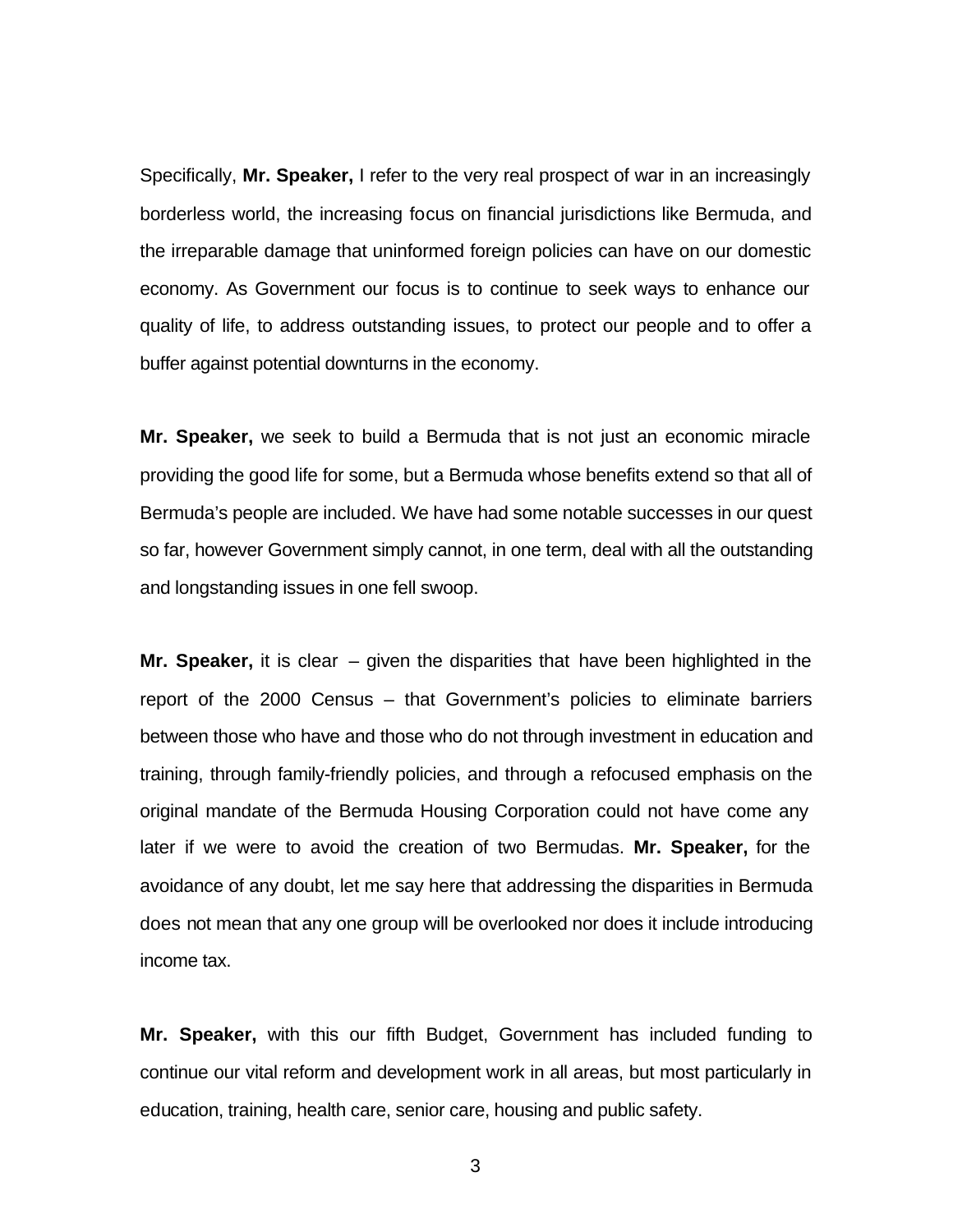**Mr. Speaker,** Government's pursuit of these social policy objectives will result in improved student performance, a better trained workforce, more accessible and affordable health care, adequate housing for those who need it and improved public safety.

**Mr. Speaker,** the disconcerting economic, political and psychological effects of September 11, 2001 have had a lingering influence. The major economies of the world have all experienced slower GDP growth in 2002 than forecast, thereby slowing the pace of the anticipated economic recovery. The overall effect has been higher levels of unemployment, a flat volume of consumer spending and marked reductions in spending on leisure and travel. This makes for a tough and challenging environment for us to seek to secure and improve the well being of our citizens.

**Mr. Speaker,** in all of this, the Progressive Labour Party Government's policy responses have remained focused on the root causes of the issues that confront us.

As a consequence of the Payroll Tax Rates (Special Provisions Act) 2001 which was extended to September 30, 2002 at the time of the last Budget, retail shops, restaurants, small businesses and taxi operators have had the benefit of twelve months of relief.

**Mr. Speaker,** that policy decision – along with the fact that Government did not increase the rate of taxation in any other area – was at the core of Government's ability to maintain economic stability in difficult conditions. Employment levels were maintained and some businesses recorded unanticipated profit levels. Government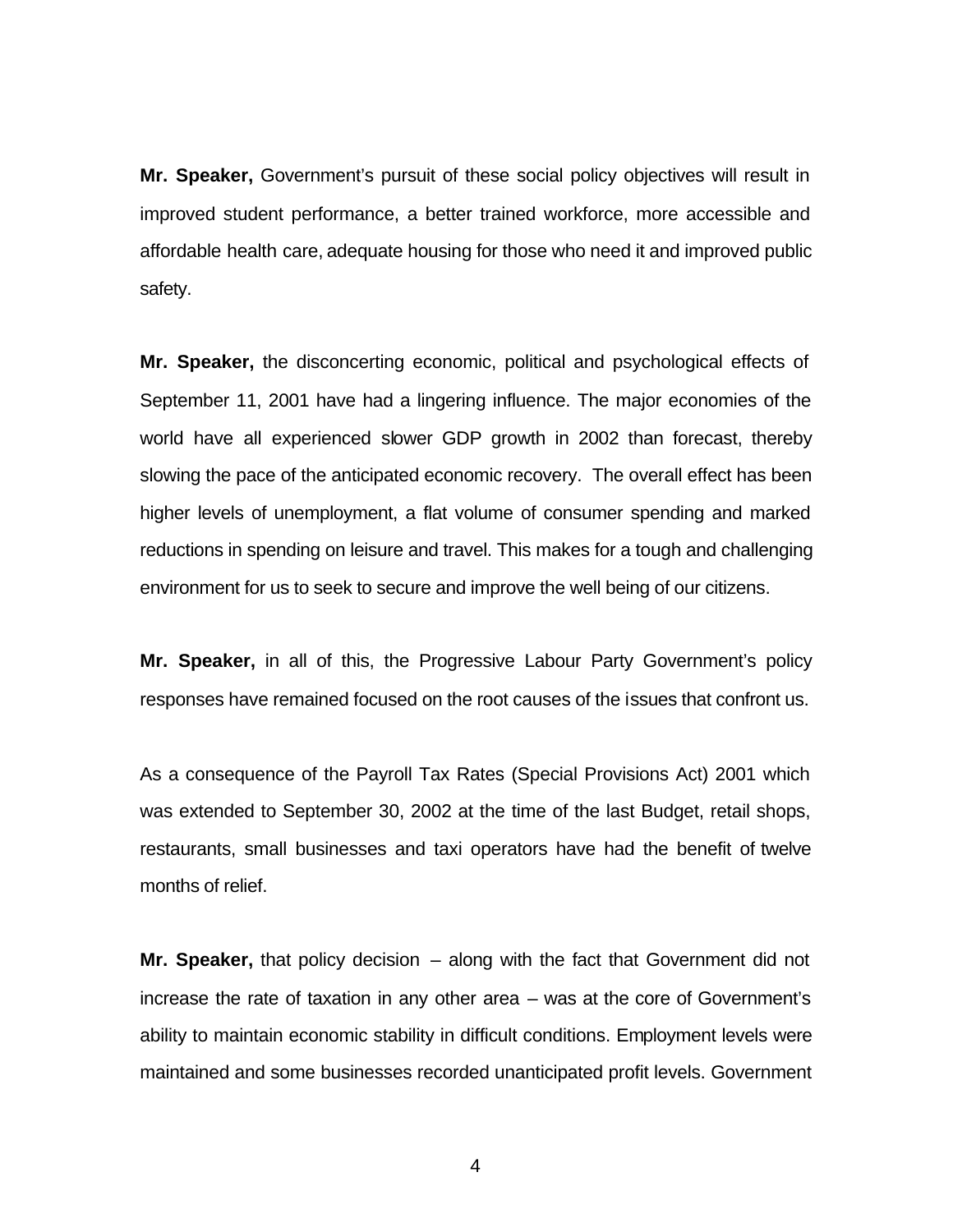successfully steered the Bermuda economy through the turbulent economic waters of 2002.

Independent proof of this is given by Moody's Investors Service. In its year-end ratings report for 2002, Moody's confirmed Bermuda's foreign currency debt rating at Aa1 with a stable outlook, stating that the rating reflected Bermuda's favourable macro-economic fundamentals, higher per capita income, prudent fiscal management and low debt ratios.

**Mr. Speaker,** the year ahead is likely to be as challenging as the year past and our Budget for 2003/04 is designed to achieve Government's key social and economic policy objectives within that context.

**Mr. Speaker,** the 2003/04 Budget has been designed with two primary considerations in mind: -

- 1. To strengthen social cohesion in our community; and
- 2. To stabilize and rejuvenate business activity in all economic sectors.

**Mr. Speaker,** with these considerations in mind, Government proposes to hold the line on tax rates, therefore, **no tax increases are proposed for 2003/04.**

In addition, Government will review the policy on holiday trading to give retail shops more flexibility. We will amend the Customs Tariff so that Bermuda's best athletes can temporarily import those items required for their training while at home in Bermuda.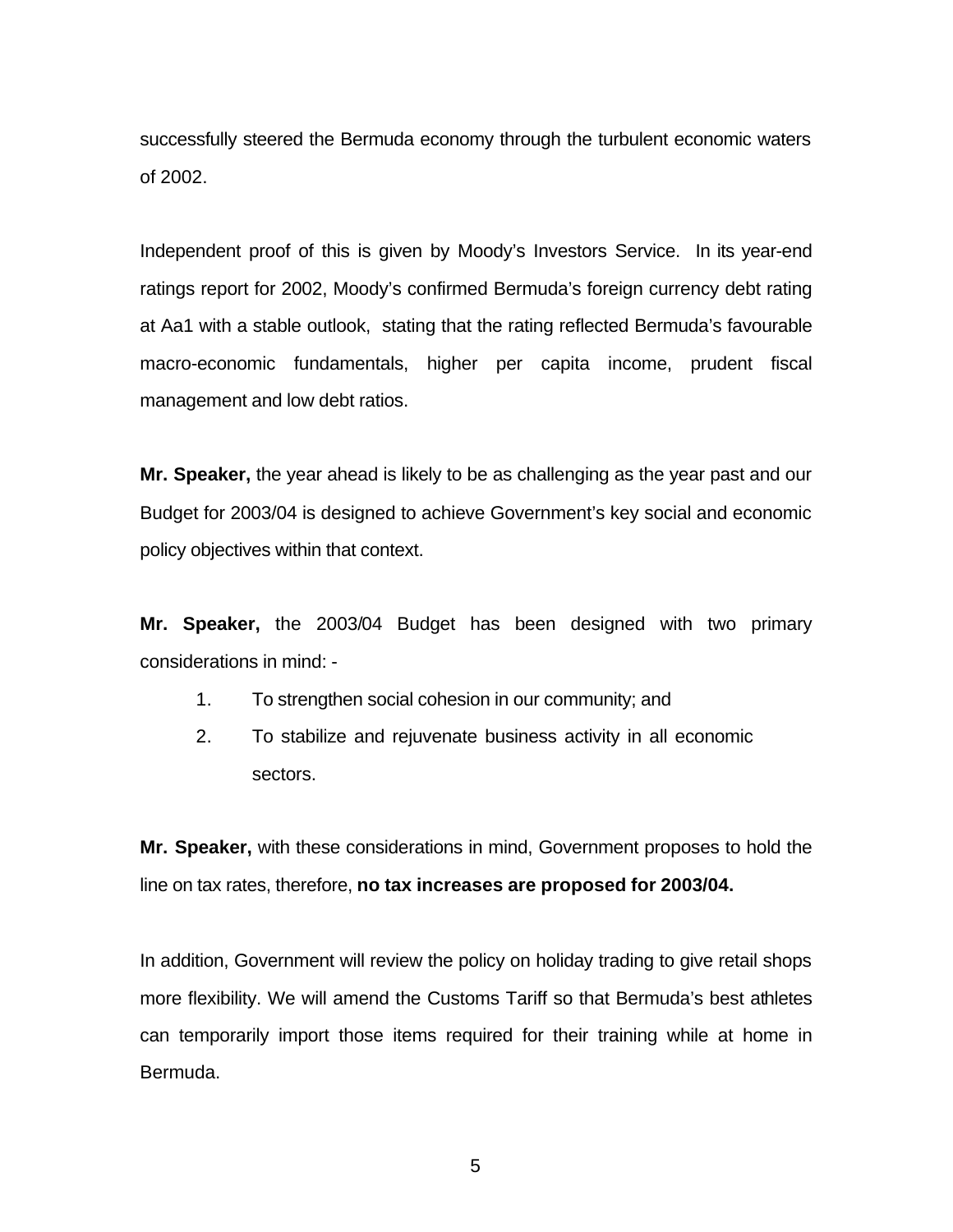Finally, Government will increase benefits for seniors and finish its development work on the Unemployment Insurance Scheme.

**Mr. Speaker,** let me say a little more about recent economic developments and the outlook for 2003, before I get to the details of this 2003/04 Budget.

#### **Recent Developments and the Outlook for 2003**

As I mentioned earlier, we are committed to maintaining a stable and sustainable level of expansion and development while also increasing prosperity for all members of our community.

**Mr. Speaker,** during our tenure, Gross Domestic Product (GDP) has increased by more than 7 per cent in real terms, and more than 2,400 jobs have been created.

Preliminary estimates of GDP growth last year suggest a modest economic expansion of 1.0 per cent following the 1.2 per cent increase in economic output the year before.

**Mr. Speaker,** inflation in 2002 was 2.3 per cent and although the outlook for oil prices in the year ahead is uncertain at this juncture, consensus forecasts for consumer price inflation (CPI) in G7 countries for 2003 is in the range of 2.2 to 2.5 per cent. Government expects that this outlook will also hold true for Bermuda, given our close economic links with these economies.

Changes in employment levels for the year 2002 varied across industry sectors, with the increases in international business activity, construction, real estate services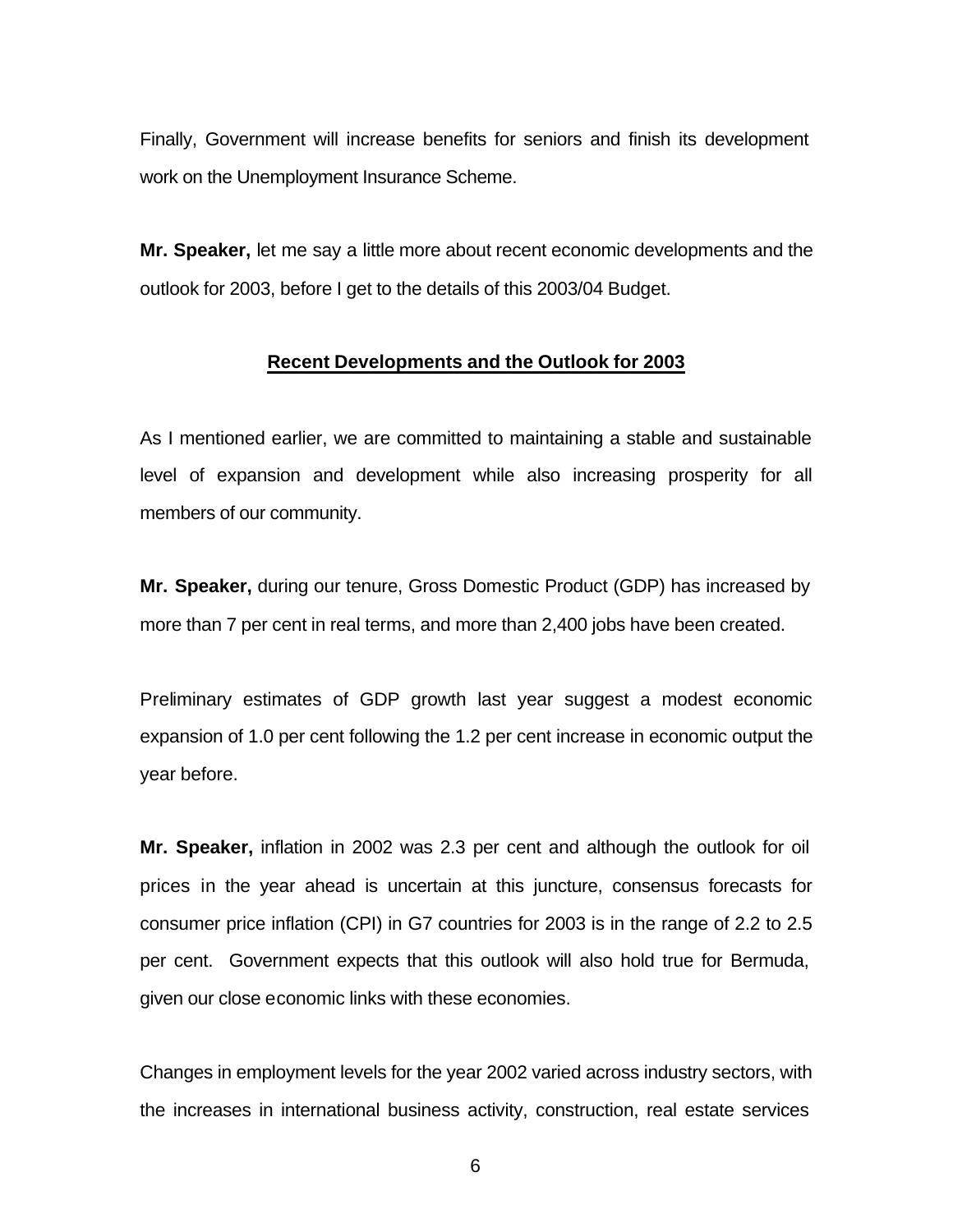and wholesale trade outpacing the declines in the hospitality sector, restaurants, transport and utilities. Overall, there was a 0.5 per cent increase in employment in 2002.

**Mr. Speaker,** while concerns about underlying strength of the hospitality sector remains, there were some very positive signs of recovery in 2002. Visitor arrivals increased year-over-year, visitor expenditure also increased and for the first time since 1994, there was a year-over-year increase in the number of bed nights sold. Although the outlook for tourism in 2003 is clouded by concerns about what may happen in Iraq, our efforts will remain focused on improving on the 2002 performance.

**Mr. Speaker,** the international business sector performed so well in 2002 that some industry insiders have remarked that we would have to look back to 1985 to find a year as vibrant as last year. Within the insurance and reinsurance sector, property lines of business have reached new plateaus and may have peaked, but casualty, D&O and other specialty lines are still very robust.

Trust business was also good in 2002 and is still being stimulated by the wealth creation that occurred throughout the 1990s.

**Mr. Speaker,** the future outlook for the US and other major economies in 2003 is moderately optimistic. Real GDP in 2003 is projected to increase by 2.7 per cent in the United States, while forecasts for the UK, Canada and Western Europe are 2.3 per cent, 3.2 per cent and 1.7 per cent respectively.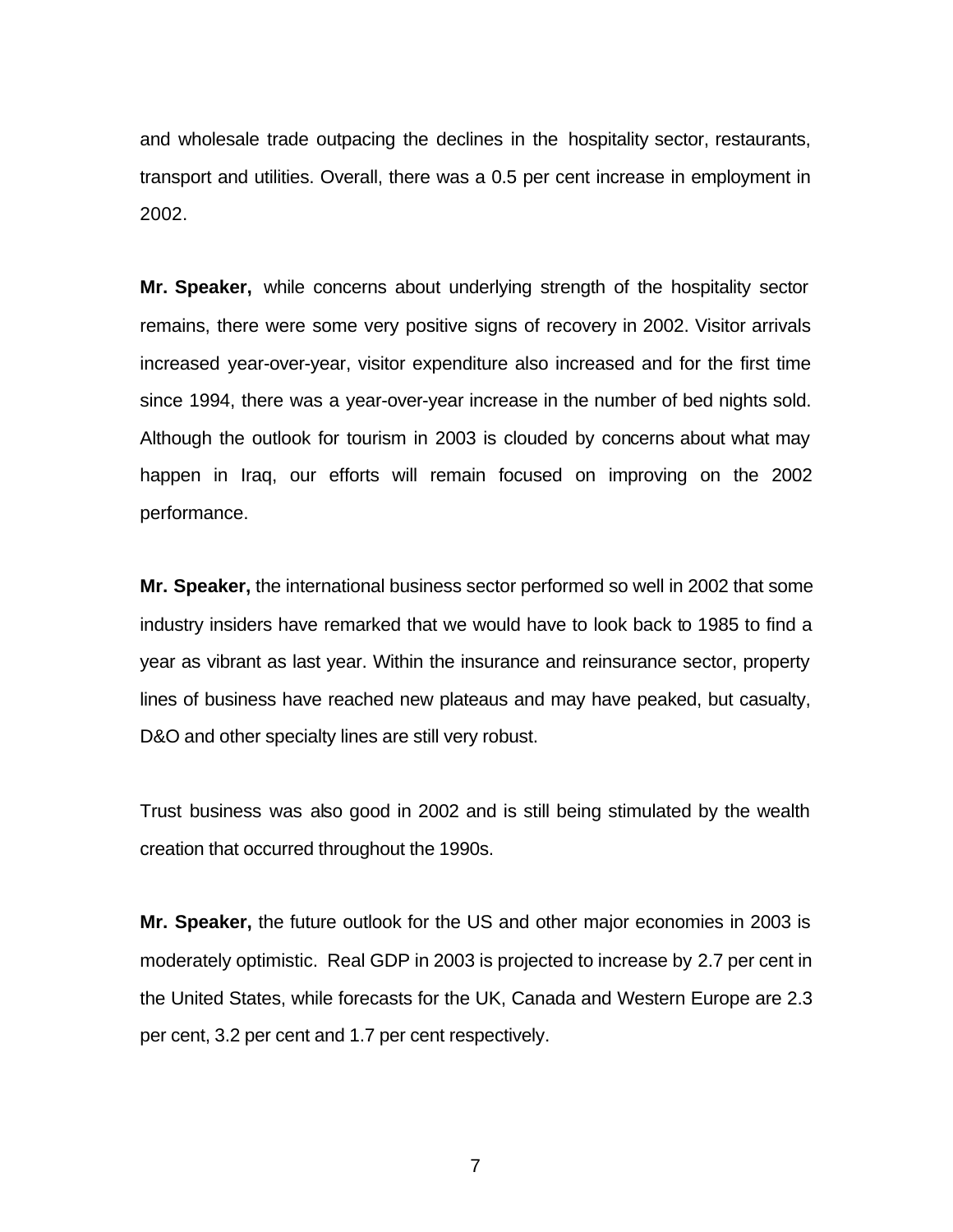**Mr. Speaker,** the close relationship between the Bermuda and US economies, means that our economic prospects for 2003 will also be somewhat moderate. Real GDP is forecast to increase in the range of 1.0 to 1.5 per cent in 2003.

# **Review of Revenue and Expenditure**

**Mr. Speaker,** the Progressive Labour Party Government's main fiscal policy goal is to ensure that both government expenditure and government taxation impact the community in a positive and equitable manner.

Accordingly, the principles of accountability, fairness, efficiency and transparency have framed our revenue-raising and spending decisions.

**Mr. Speaker,** we believe that it makes sense to borrow long term for investment in hard assets that help to assure the effective and efficient flow of key public services in education, housing, waste management, transport and public safety. To that end, Government has set a statutory public debt ceiling of \$250 million, a conservative level roughly equivalent to 7 per cent of Bermuda's GDP.

**Mr. Speaker,** I should highlight a little-known fact about this Government's public debt management performance. Our administration has been judicious and prudent. During our tenure, not only has the public debt not increased, but the net debt position at March 31, 2003 is projected to be \$123.5 million. This projected level is below the debt position of \$146.7 million that we faced on March 31, 1999, soon after coming into office.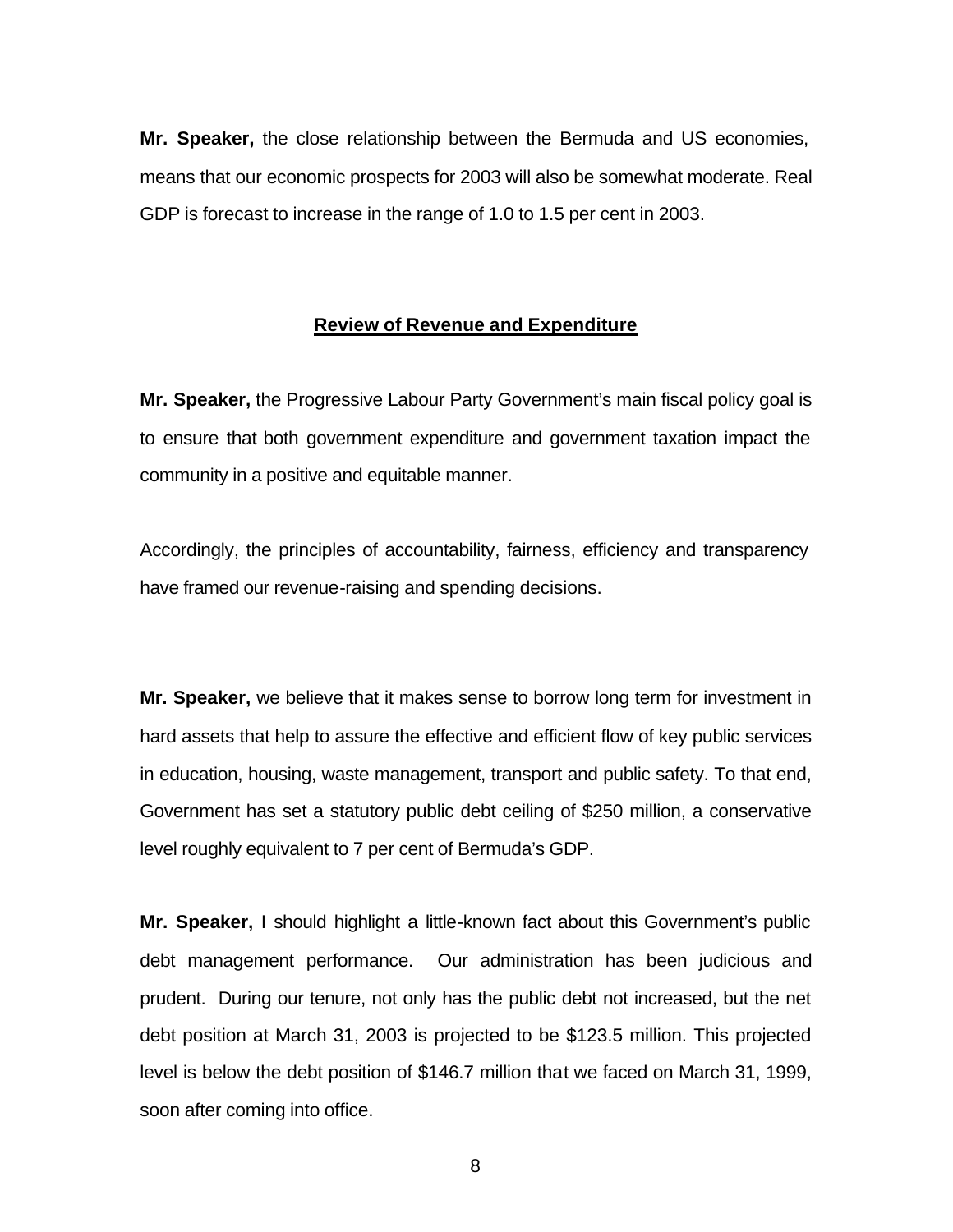**Mr. Speaker,** this administration has indeed managed the public purse in a prudent manner!

## **Revenue**

**Mr. Speaker,** there is even more good news! We expect our revenue target of \$609.2 million for 2002/03, will be exceeded by some \$31.9 million.

The major items contributing to this favourable outcome are Customs Duty (+\$5.2 million), Payroll Tax (+\$12 million), Stamp Duty (+\$5 million), Land Tax (+\$2.4 million) and Passenger Tax (+\$2.5 million).

Higher than budgeted receipts are also expected from Hotel Occupancy Tax (+\$1 million), Telecommunications Licence Fees (+\$900,000) and the Aircraft Registry (+\$600,000). However, Post Office receipts, land acquisition fees and ferry receipts are all expected to be below budget.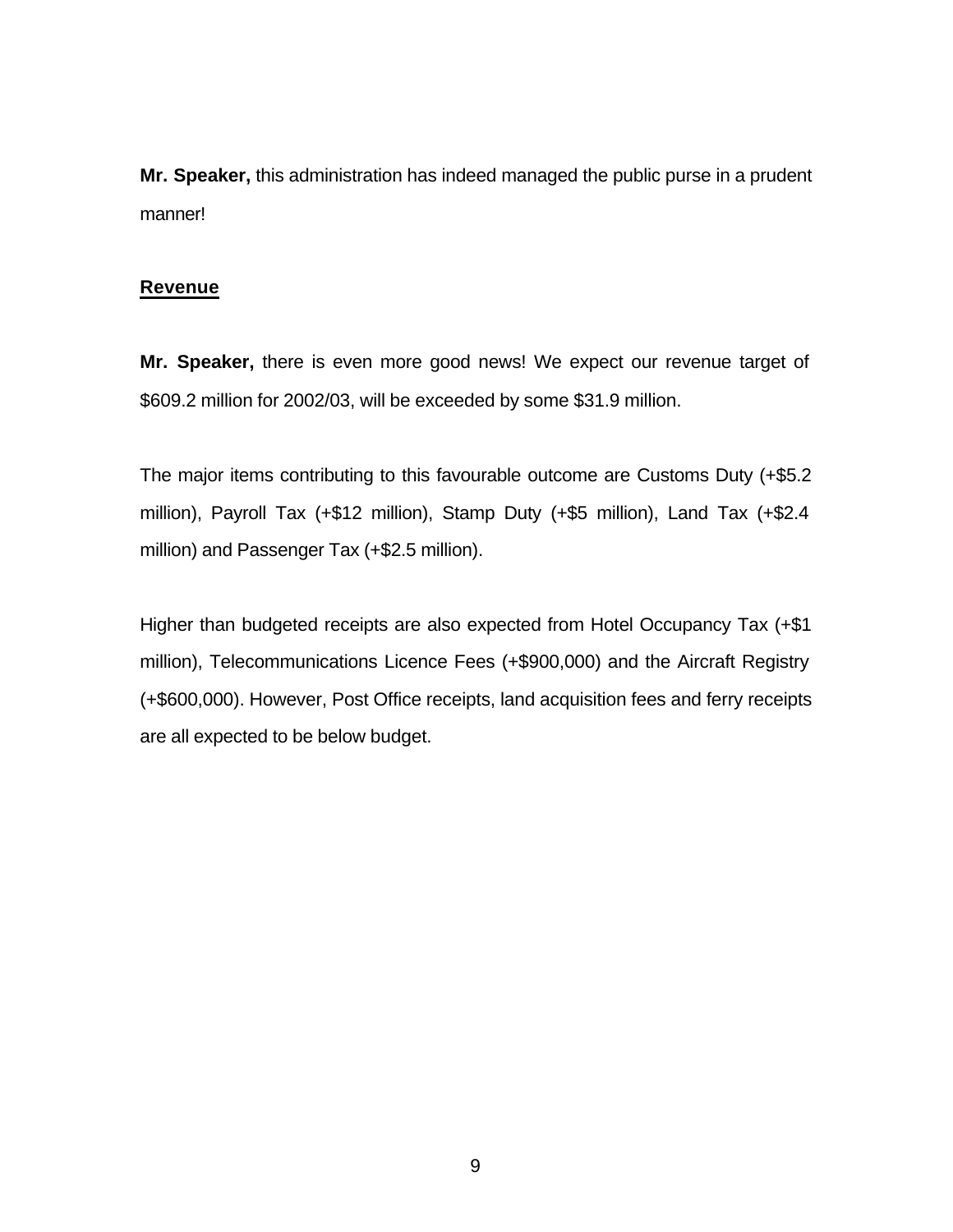## **Expenditure**

**Mr. Speaker,** the revised estimate of current account expenditure for the year 2002/03 is \$585.9 million, \$400,000 above the \$585.5 million appropriated at the beginning of this fiscal year.

**Mr. Speaker,** you will recall that Government has placed a high priority on education, training and development, health care, housing, transport and law enforcement.

These key areas are at the forefront of Government's spending decisions and approximately \$22.8 million in additional funding was allocated in 2002/03 for the launch of new initiatives in these areas, or for programme expansion.

In the Ministry of Education and Development, work continued on improving student skills and performances in Reading, Language and Mathematics at the primary school level under the School Improvement Programme.

The Bermuda College received additional grant funding of \$2.2 million, as a onetime allocation to offset the College's financial position following its absorption of losses incurred by the Stonington Beach Hotel. You will note **Mr. Speaker,** that this hotel is soon to be officially transferred to the Ministry of Tourism, Telecommunications and E-Commerce and will be operated by a hotel management company.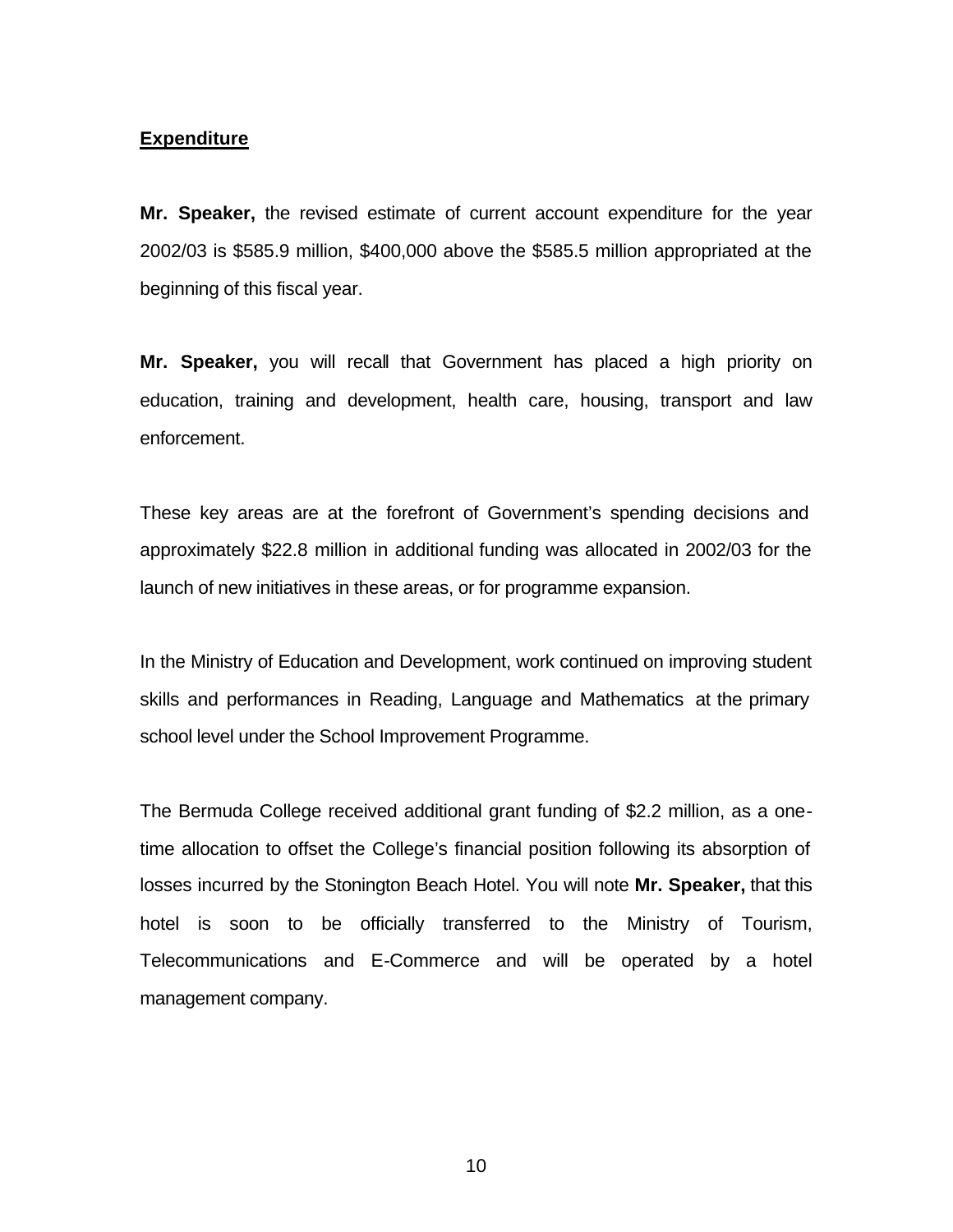The Bermuda College also received a grant of \$75,000 in 2002/03 for the Bermuda Careers Centre, a joint public-private venture that provides career counseling and guidance for our young people.

**Mr. Speaker,** some \$4.2 million of additional funding was given to the Ministry of Health and Family Services for subsidized health care at King Edward VII Memorial Hospital for young people, senior citizens and those without the means to pay. Also in the Ministry of Health and Family Services, the Department of Financial Assistance received an additional \$1.2 million to fund increases in benefit rates and allowances for senior citizens.

**Mr. Speaker,** in the Ministry of Transport just over \$2 million of additional funding was provided to fund increased operational costs for the new ferries serving Southampton, Dockyard and St. George's. I am sure my colleague, the Minister of Transport, will say more about the impressive impact and public acceptance of the new ferries in his remarks during the course of the Budget Debate.

**Mr. Speaker,** you will recall that Government established an Unemployment Insurance Fund to close a glaring gap in Bermuda's social safety net and seeded it with \$1 million. I am pleased to report that Government is in dialogue with stakeholders to establish what the main operational principles of the Unemployment Insurance Fund will be. Topics being discussed include the proposed scope of participation, possible benefits, the conditions to be met for benefit entitlement, and how the financing and administration should best be set up.

**Mr. Speaker,** supplementary estimates for 2002/03 amount to \$2.2 million and this figure is included in the revised estimate of current expenditure.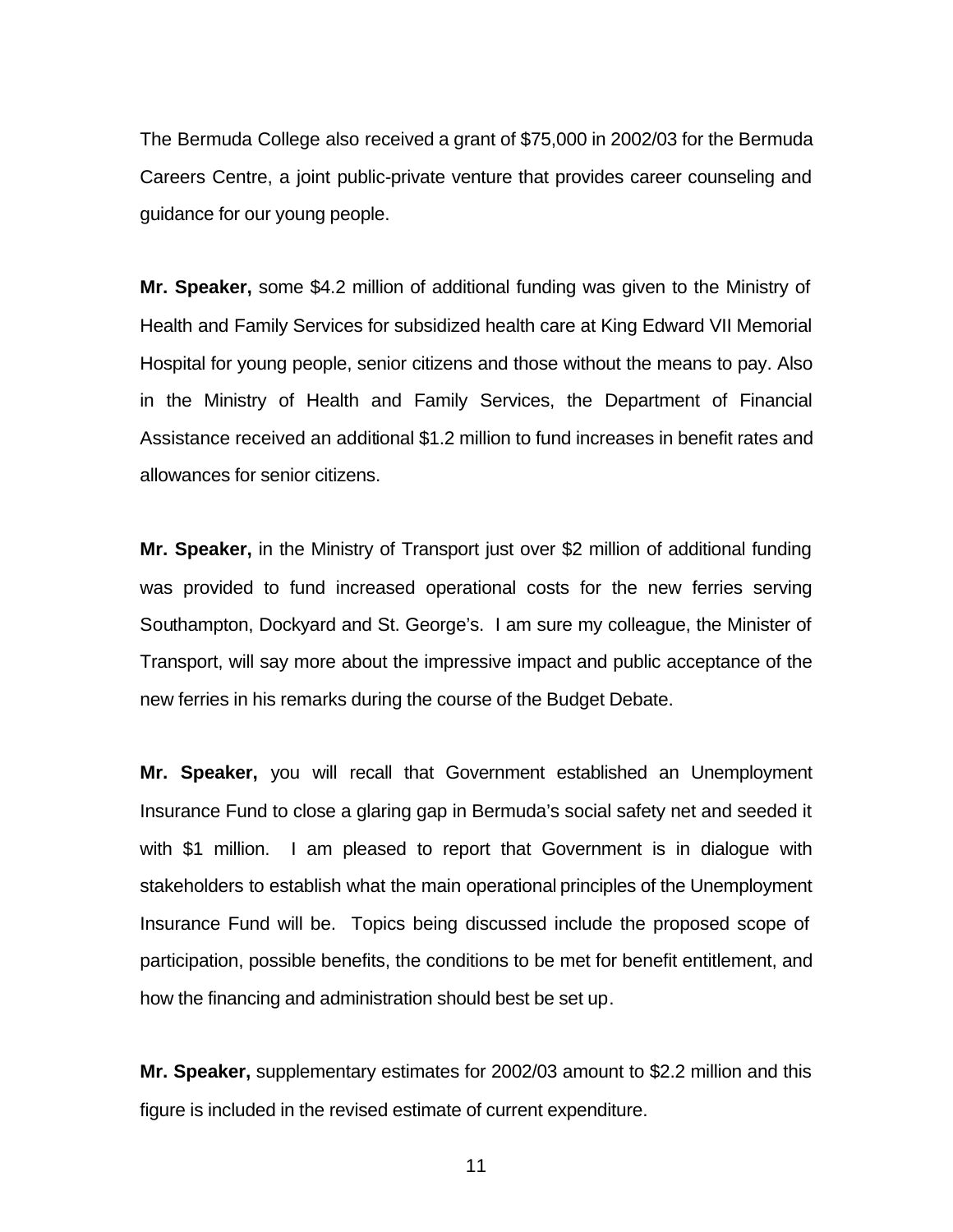The major items included in the supplementary estimates are funding for the Senior Four Year (\$1.25 million), the Alternative Education Programme (\$260,000), and the temporary extension of the West End minibus service to Dockyard during the cessation of the scheduled bus service (\$235,000).

**Mr. Speaker,** supplementary estimates for capital projects amounted to \$790,000 and included costs for the portable classrooms used to accommodate the Senior Four students at The Berkeley Institute and CedarBridge Academy (\$700,000).

### **Capital Borrowing**

**Mr. Speaker,** Government's loan facilities of \$245 million include a \$150 million U.S. dollar five-year revolving credit line. The total utilization of all loan facilities to March 31, 2003 will be \$160 million, before taking account of the offsetting Sinking Fund balance of \$36.5 million. This is well under the statutory debt limit of \$250 million, and well within the debt policy limit of 10 per cent of GDP.

**Mr. Speaker,** the existing capacity is clearly satisfactory and therefore Government has no plans to raise the statutory debt limit in 2003/04.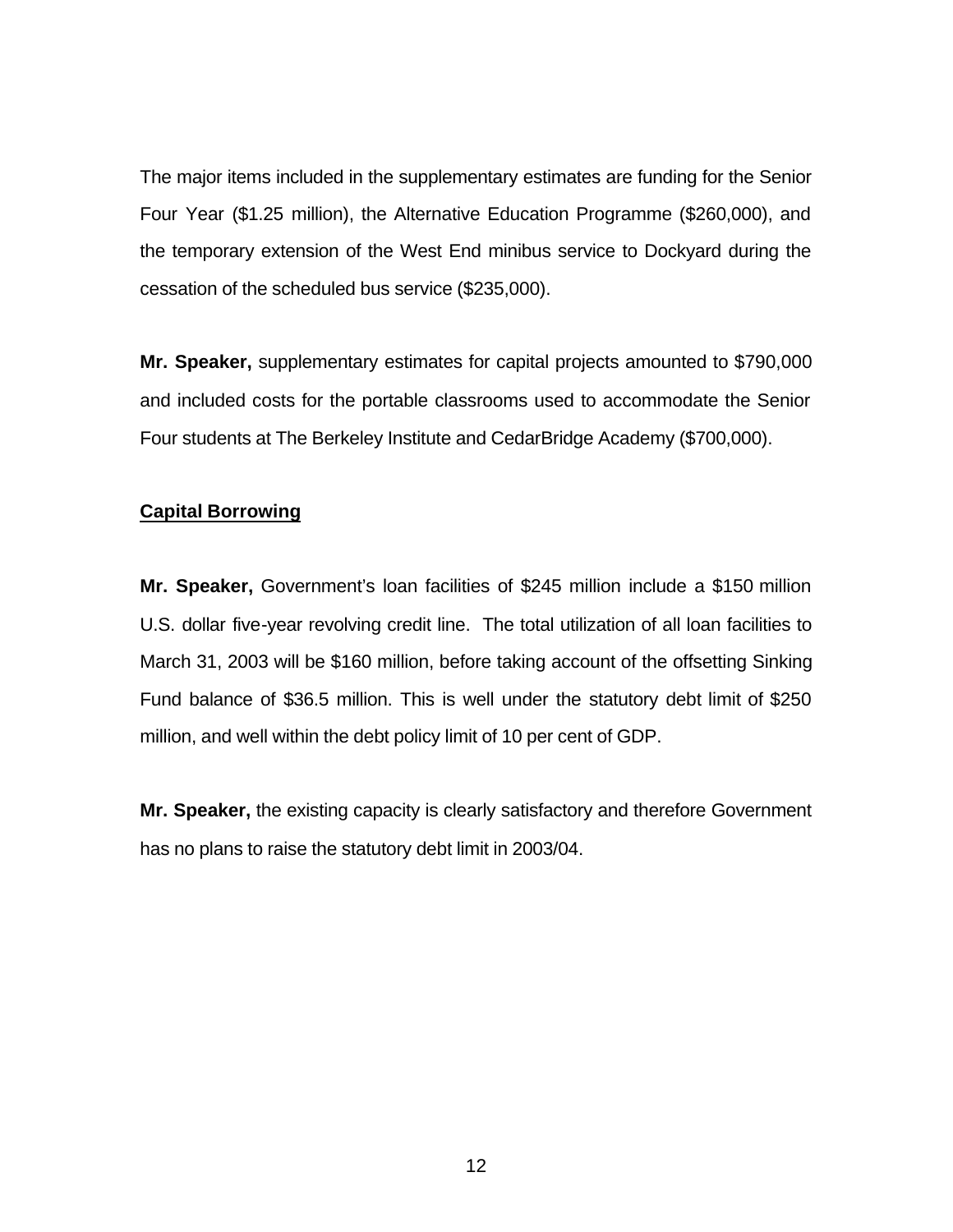#### **Current Expenditure Estimates**

**Mr. Speaker,** in these uncertain times those who think clearly, set positive goals, and remain focused will ultimately prevail. When our Progressive Labour Party Government launched its programme of reform and development with our first budget in 1999, we committed then to staying the course. We knew that the social problems plaguing our community were deep rooted and would need time and consistent effort for any impact to be made.

**Mr. Speaker,** each of our annual budgets has targeted the issues of education, affordable housing, the drug problem, traffic congestion and the criminal justice system. We have made inroads and achieved some early successes. We intend to make further progress in the forthcoming year by devoting the resources, time and effort to impact on these critical and vital social areas.

**Mr. Speaker,** Government's total planned current account expenditure for the year 2003/04 is \$624.9 million. This reflects an increase of \$39.4 million over the original estimates for the last financial year.

The scale of the increase (up by 6.7 per cent year-over-year) is partly explained by the absence of provision in the 2002/03 Budget for salary increases. This approach in the 2002/03 Budget was taken because of the risks posed to our economy and revenue base in the wake of September 11, 2001.

While risks are still a factor, Government considers that the existing revenue base is sufficiently sound for us to once again build in a provision for moderate public sector salary increases in the 2003/04 fiscal year.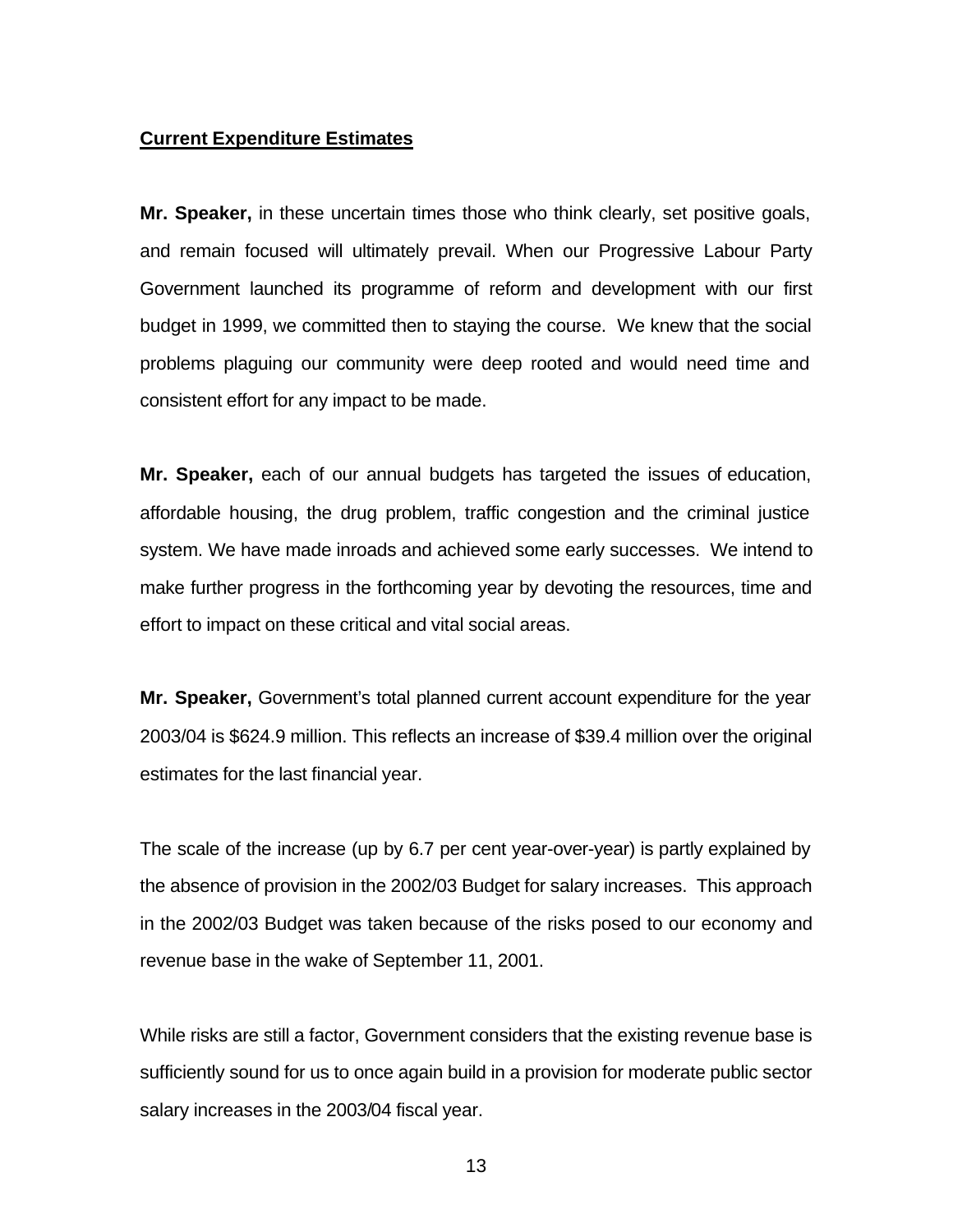**Mr. Speaker,** the remaining increase in total current expenditure is due to the expansion of existing programmes and services and new initiatives.

**Mr. Speaker,** the distribution of current programme expenditure by Ministry is as follows:

**2003/04**

| 1. Ministry of Health and Family Services                |            | \$132.3 mn |
|----------------------------------------------------------|------------|------------|
| 2. Ministry of Education and Development                 |            | \$104.4 mn |
| 3. Ministry of Labour, Home Affairs & Public Safety      | $$85.4$ mn |            |
| 4. Ministry of Finance                                   |            | $$82.4$ mn |
| 5. Ministry of Transport                                 | $$54.2$ mn |            |
| 6. Ministry of Works & Engineering                       |            | $$51.9$ mn |
| 7. Ministry, of Tourism, Telecommunications & E-Commerce |            | $$43.7$ mn |
| 8. Ministry of the Environment                           | $$19.7$ mn |            |
| 9. Cabinet Office                                        |            | $$15.2$ mn |
| 10. Ministry of Legislative Affairs                      |            | $$14.4$ mn |
| 11. Ministry of Community Affairs & Sport                |            | $$13.0$ mn |
| 12. Ministry of Housing                                  |            | $$3.6$ mn  |

**Mr. Speaker,** you will have noted that the total current account budget for the Ministry of Health and Family Services will increase by \$4.1 million to \$132.3 million in 2003/04. This Ministry continues to rank as Government's largest provider of public goods and services to our community.

**Mr. Speaker,** part of this funding is for the establishment of the new Department of Court Services. This new department amalgamates Probation Services and the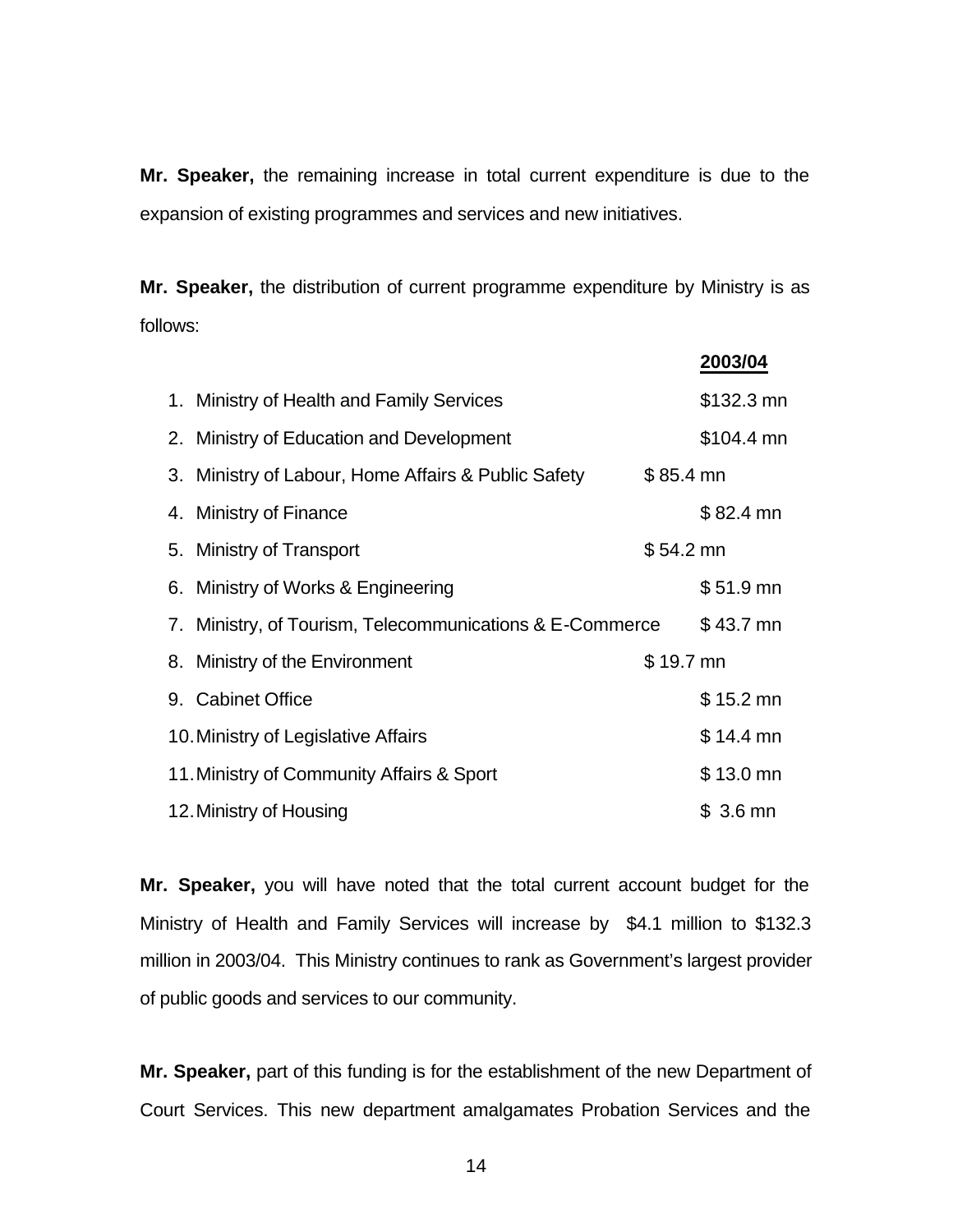Bermuda Assessment and Referral Centre as part of the continued development of Government's Alternatives to Incarceration initiative.

Also accounting for the additional funding in this Ministry is the newly established post of Co-ordinator for the Comprehensive School Health Programme, increased costs for the Foster Care programme, the Brangman Home, and \$2.6 million in subsidized health services to assure that hospital care is provided to all persons who require such services.

**Mr. Speaker,** the Ministry of Education and Development has an overall budget of \$104.4 million in 2003/04, reflecting an increase of \$10.4 million.

Government is passionately committed to raising the standard of public education in our Island home because we believe that a sound and progressive education provides one of the most basic and essential ingredients for individual success and fulfillment; and for the enlightened development of a community.

The additional resources devoted to education in our first term of office have already borne fruit. Mandated smaller class sizes in primary schools, have allowed for more opportunity for individualized instruction and the accommodation of different learning styles. In addition, improved physical plants and the provision of more specialized support staff have resulted in higher student performances.

Government is encouraged by these early positive results and we look forward to even brighter long term improvements.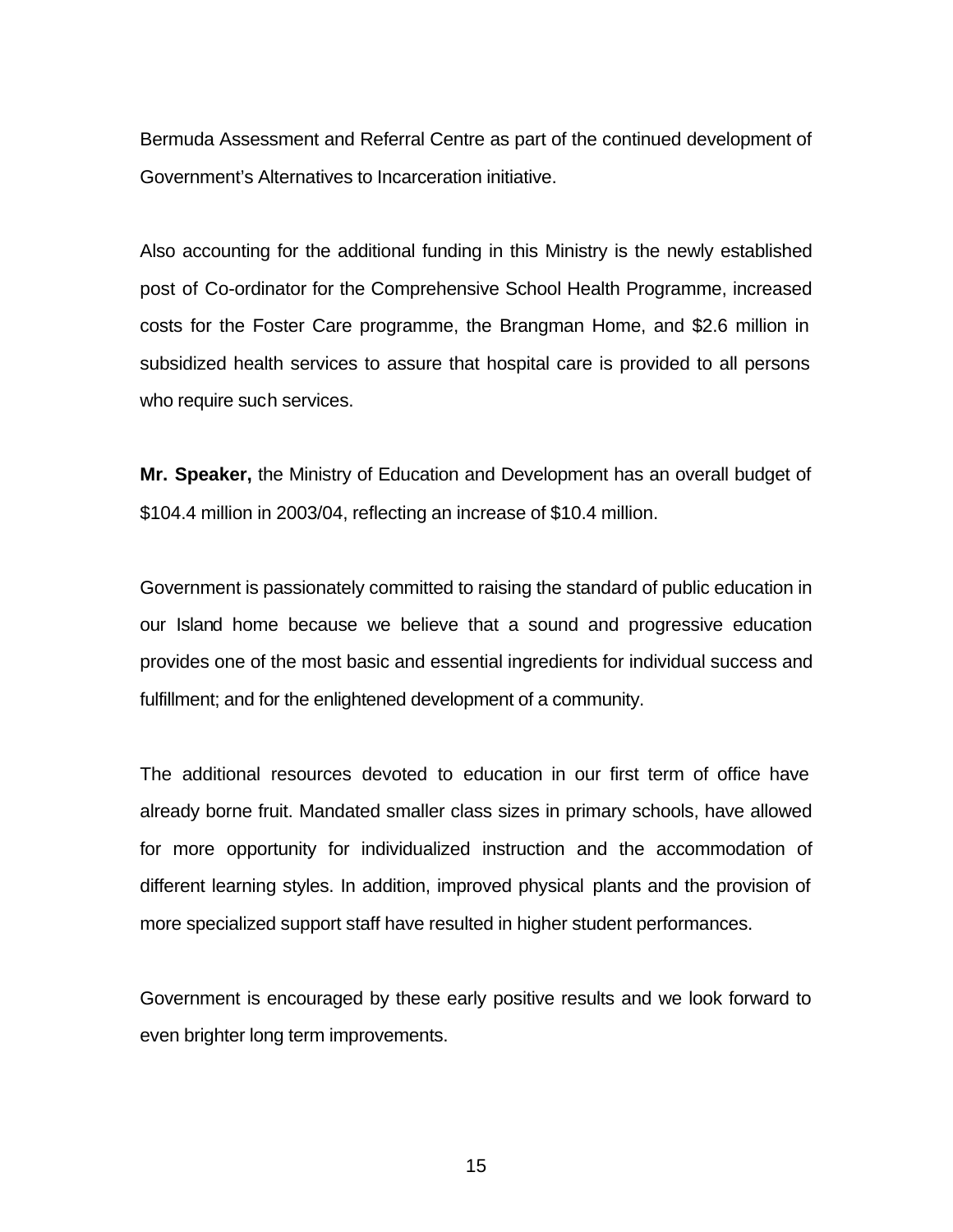**Mr. Speaker,** some \$2.2 million of the \$10.4 million of the new money in education is provided towards increased staffing costs associated with the Senior Four (S4) year in the senior schools. A further \$2.4 million is provided in additional grant funding to The Berkeley Institute and CedarBridge Academy for other costs associated with the S4 year. The S4 year began in September 2002, so that the Bermuda public education system now comprises six years of primary education, three years of middle school education and four years of senior school education. Bermuda students are now on the same general footing as North American students in terms of the total number of years devoted to pre-tertiary level (college/university) schooling.

**Mr. Speaker,** the Special School for students with physical and/or medical challenges receives \$1.3 million in funding. The school will be staffed with professionally trained instructors, caregivers and support personnel.

**Mr. Speaker,** the Education Ministry budget also includes provision for additional staff to nurture gifted students in the public education system and funding for additional Information Technology Support staff to assist with the complete rollout of the Bermuda Technology Education Collaborative (BTEC) initiative.

**Mr. Speaker,** every essential element of education has been bolstered by this year's Budget, including staff development (+\$484,000), students with behavioural challenges (+\$473,000), enhanced summer school initiative (+\$100,000), support for principals and an increased allowance for teachers' materials (+\$175,000).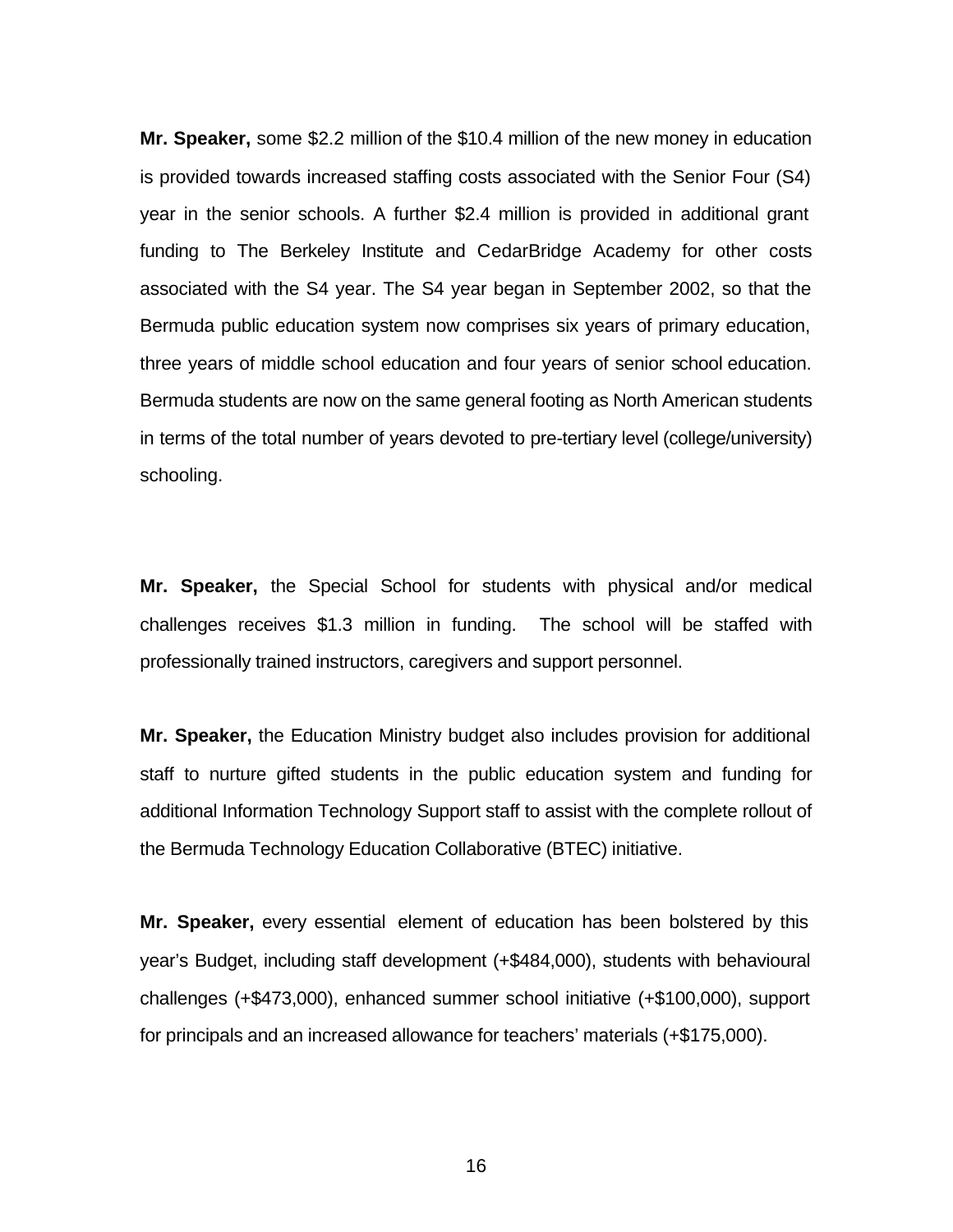**Mr. Speaker,** public safety and the continued reform of the criminal justice system ranks high on this Government's list of priorities, and accordingly, the budget for the Ministry of Labour, Home Affairs and Public Safety has been increased by \$6.8 million, to \$85.4 million in 2003/04.

The increased funding includes provision for more officers in the Financial Investigation Unit as Bermuda increases its capacity to combat financial crime.

**Mr. Speaker,** Government is honoured that Bermuda has been selected as the host country for the Annual Conference of the Association of Caribbean Commissioners of Police (ACCP) in May 2003. The ACCP is the lead Caribbean regional police body and some funding has been earmarked in the 2003/04 Budget for this event. In the spirit of public-private partnership, corporate sponsorship for the conference is also being sought.

**Mr. Speaker,** there has been tremendous student interest in Government's Summer Employment Programme and an additional \$100,000 is provided so that the Labour Department can accommodate the interest of Bermuda's young people.

The National Training Board is also provided with an additional \$650,000 to launch the National Certification Programme for technical occupations. With this programme, Bermuda's technical service workers will be on par with their counterparts in major industrial countries.

**Mr. Speaker,** the Department of Corrections also receives additional funding in this year's Budget. The Department will devote increased attention to training and development in the forthcoming year with special emphasis on case planning, non-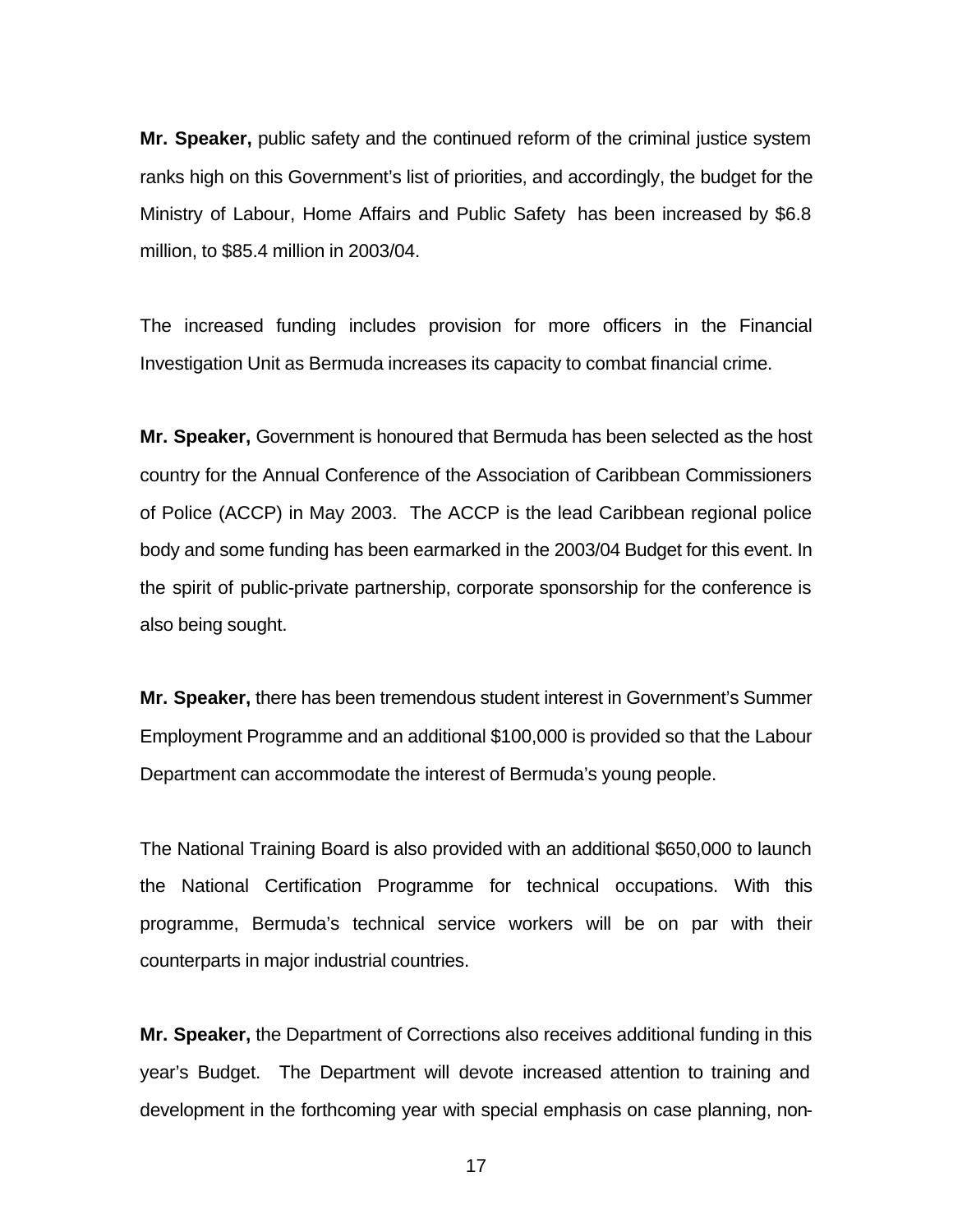violent control and restraint techniques, multi-faceted awareness of modern correctional administration and team building. Renewed attention will be given to drug treatment for inmates who are substance abusers and inmates who have mental illnesses.

**Mr. Speaker,** an additional \$578,000 is provided to the Bermuda Fire Service for the hiring of Emergency Dispatchers to answer all nine-one-one emergency medical and fire calls. This funding will allow the Fire Service personnel currently manning the Control Room to return to emergency operational duties.

**Mr. Speaker,** the Ministry of Finance's overall budget will increase by \$2.2 million to a total of \$82.4 million in 2003/04.

**Mr. Speaker,** you will note that core aspects of the Ministry of Finance's mandate include providing strategic direction and overall financial management and control of government activities and safeguarding Bermuda's economic interests in the face of challenges and threats in the global economy.

Earlier in my statement, I referred to foreign policy actions that have targeted companies incorporated in Bermuda. These actions could potentially pose a serious long-term threat to our international business sector and accordingly, an additional \$107,000 is provided within the Ministry to address these challenges.

**Mr. Speaker,** through the Accountant General's Department, the Ministry has plans to further enhance the accounting expertise throughout Government by placing consultant accountants in key ministries. \$225,000 is allocated for this purpose.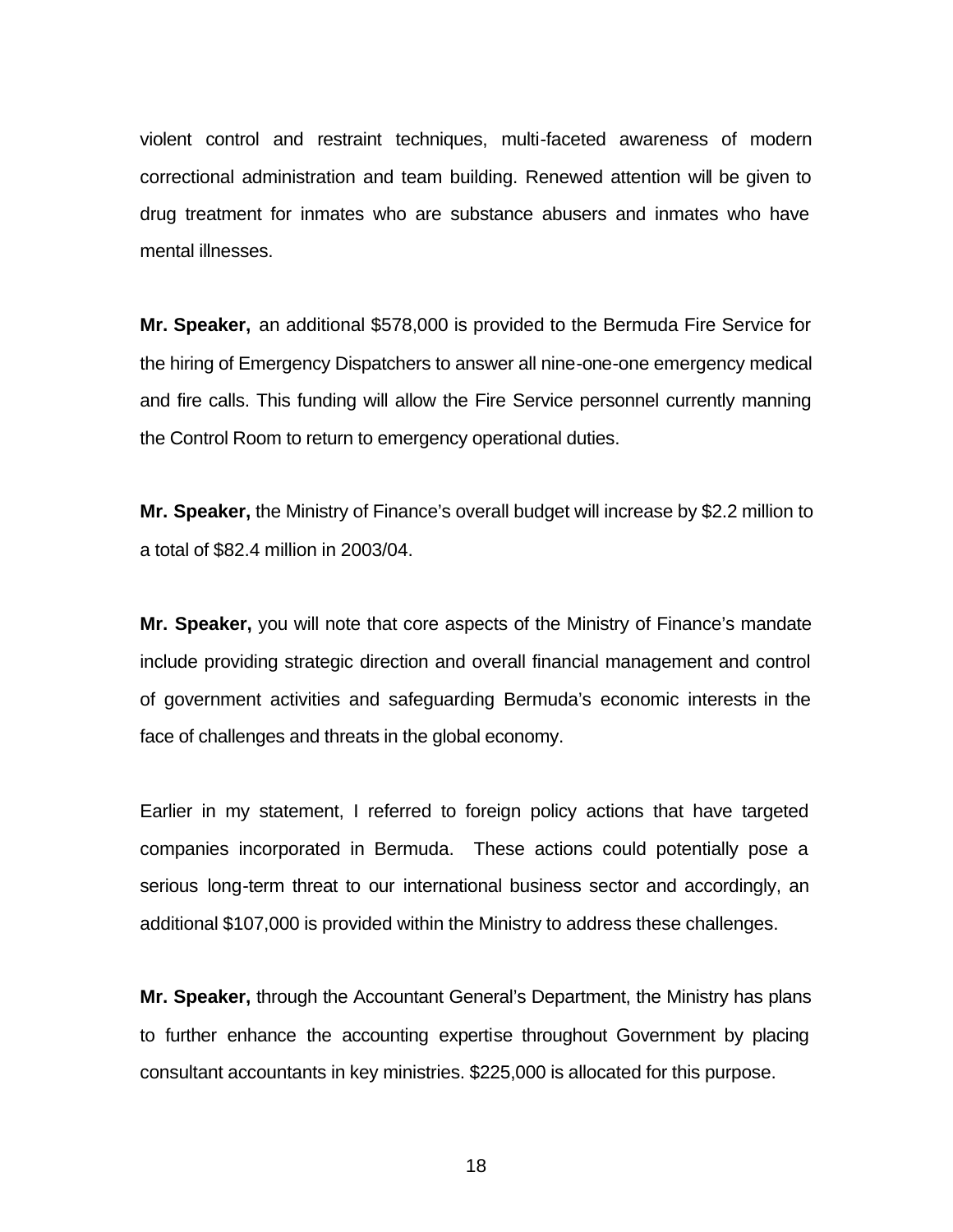**Mr. Speaker,** the combined 2003/04 Budget for the Ministry of Tourism, Telecommunications and E-Commerce is \$43.7 million. During the past year, the Department of Tourism has led the way with a new strategy to re-position and rebrand Bermuda's tourism product. The Department of Tourism worked closely with industry partners in the Bermuda Alliance for Tourism and drew upon extensive research in creating and shaping the new marketing strategy. The new uniquely Bermudian logo and marketing campaign, namely, "Bermuda Shorts" is tasteful, delightful, thoughtful and full of Bermuda's charms. It has been designed as a global strategy to attract both new and frequent visitors to Bermuda.

To bolster this effort, an on-Island component has also been designed to encourage pride and educate Bermudians on the importance of the tourism industry.

**Mr. Speaker,** clearly one of the keys to success in tourism is the level and calibre of service, to this end the Ministry is working in conjunction with the National Training Board and the Bermuda Hotel Association to introduce recognised industry standards for all persons employed in the hospitality industry.

**Mr. Speaker,** the sight of abandoned vehicles on Bermuda's tracks, by-ways and other secluded places annoys most Bermudians, and I dare say visitors as well. Currently, the Transport Control Department, in conjunction with Works & Engineering, remove about 50 vehicles a year. Additional resources have been provided in the 2003/04 Budget, so that 50 per cent more of these abandoned vehicles may be removed.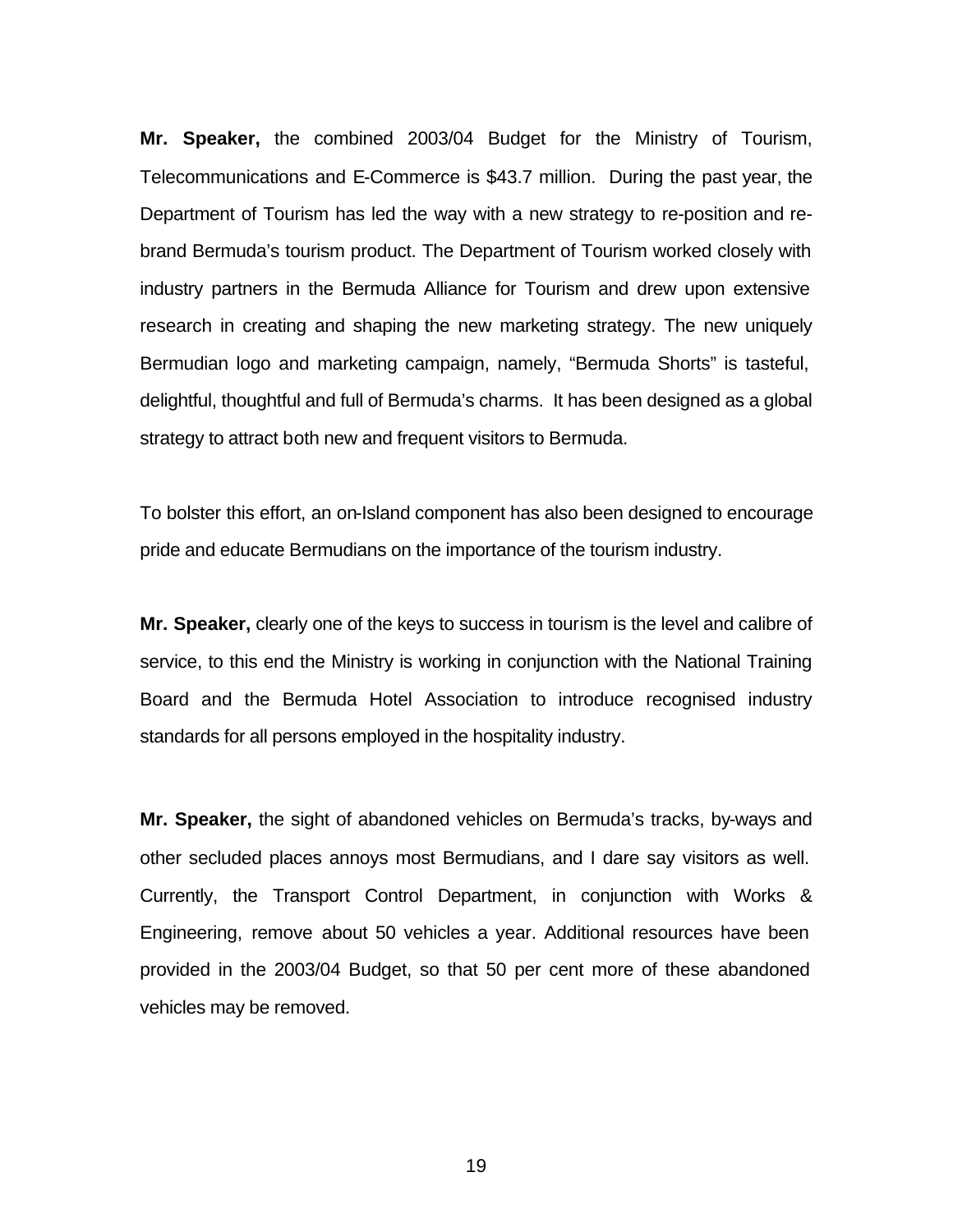**Mr. Speaker,** the Ministry of the Environment's 2003/04 Budget of \$19.7 million includes increased funding for parks maintenance and \$50,000 in grant aid to the Bermuda Zoological Society for the amphibian research project, to determine the cause of malformations of Bermuda frogs and whether or not there are any implications for the human population.

**Mr. Speaker,** I am most pleased to advise this Honourable House that the Department of Statistics will conclude its work on the National Literacy Project in this forthcoming fiscal year. A further \$1.1 million is provided for this purpose under the Cabinet Office budget.

**Mr. Speaker,** you may recall that this project is an initiative of the Organization for Economic Cooperation and Development (OECD). Its purpose is to determine literacy standards worldwide. The data collection from Bermuda's population is scheduled to begin in March and conclude in October. The OECD plans to release comparative country data from the survey in the fall of 2004.

**Mr. Speaker,** within the Ministry of Community Affairs and Sport's overall budget of \$13 million in 2003/04, additional funding (an increase of \$1.8 million) is provided for the operation of Community Centres (+\$213,000), the accommodation of special needs children in summer day camps (+\$60,000) and in the Afterschool Care programme (+\$261,000).

Turning briefly to sports development, Government will increase funding in the Elite Athlete Fund by \$85,000 in 2003/04. In addition, Government will amend the Customs Tariff to eliminate duty on the temporary importation of equipment required by our athletes and sportpersons while they are based in Bermuda.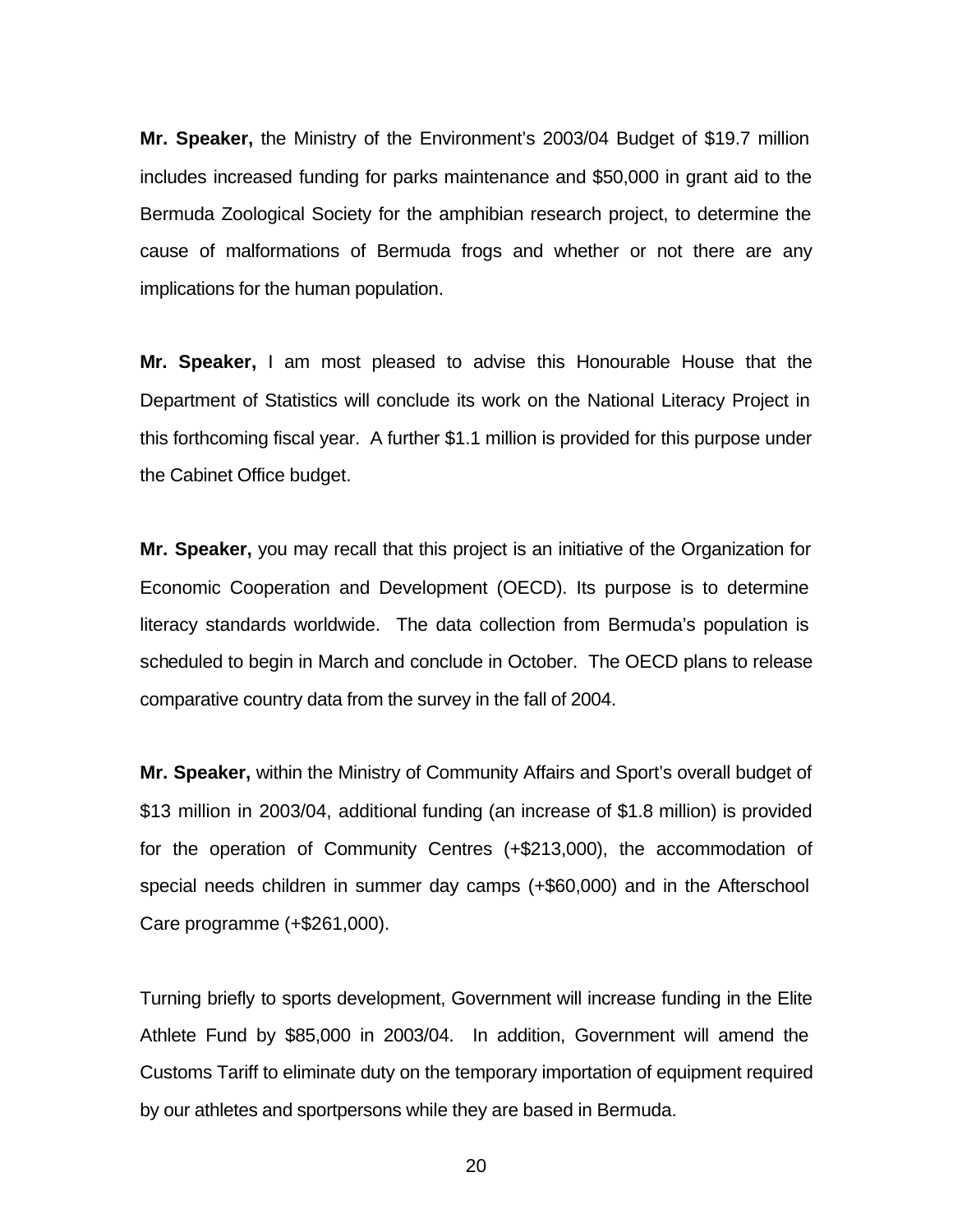**Mr. Speaker,** there is also some provision in the 2003/04 Budget for preparatory organizational work in support of the 2004 Carifta Games that Bermuda will host.

**Mr. Speaker,** all Bermudians should rightly be proud of our World Heritage Site and I would like to take this opportunity to acknowledge and, and on behalf of Government, to support the excellent work that the St. George's Foundation has done in conjunction with the Town's Corporation in maintaining the Town of St. George and its surrounding fortifications as a World Heritage Site. Government has pledged long term support to the work of the Foundation. Therefore the 2003/04 Budget includes a grant of \$100,000 to the St. George's Foundation and Government pledges further such support over the next few years.

In addition, Government has commissioned a report on the status of the structures that form the "surrounding fortifications" part of the world heritage site.

## **Capital Expenditure Estimates**

**Mr. Speaker,** I turn now to Government's Capital Expenditure Plan. A total of \$104 million will be invested in educational plant and equipment, airport runway works, rest home development, public transportation and office accommodation for government workers.

**Mr. Speaker,** the further investment in educational plant in the forthcoming fiscal year represents 43 per cent of the capital development budget. This investment is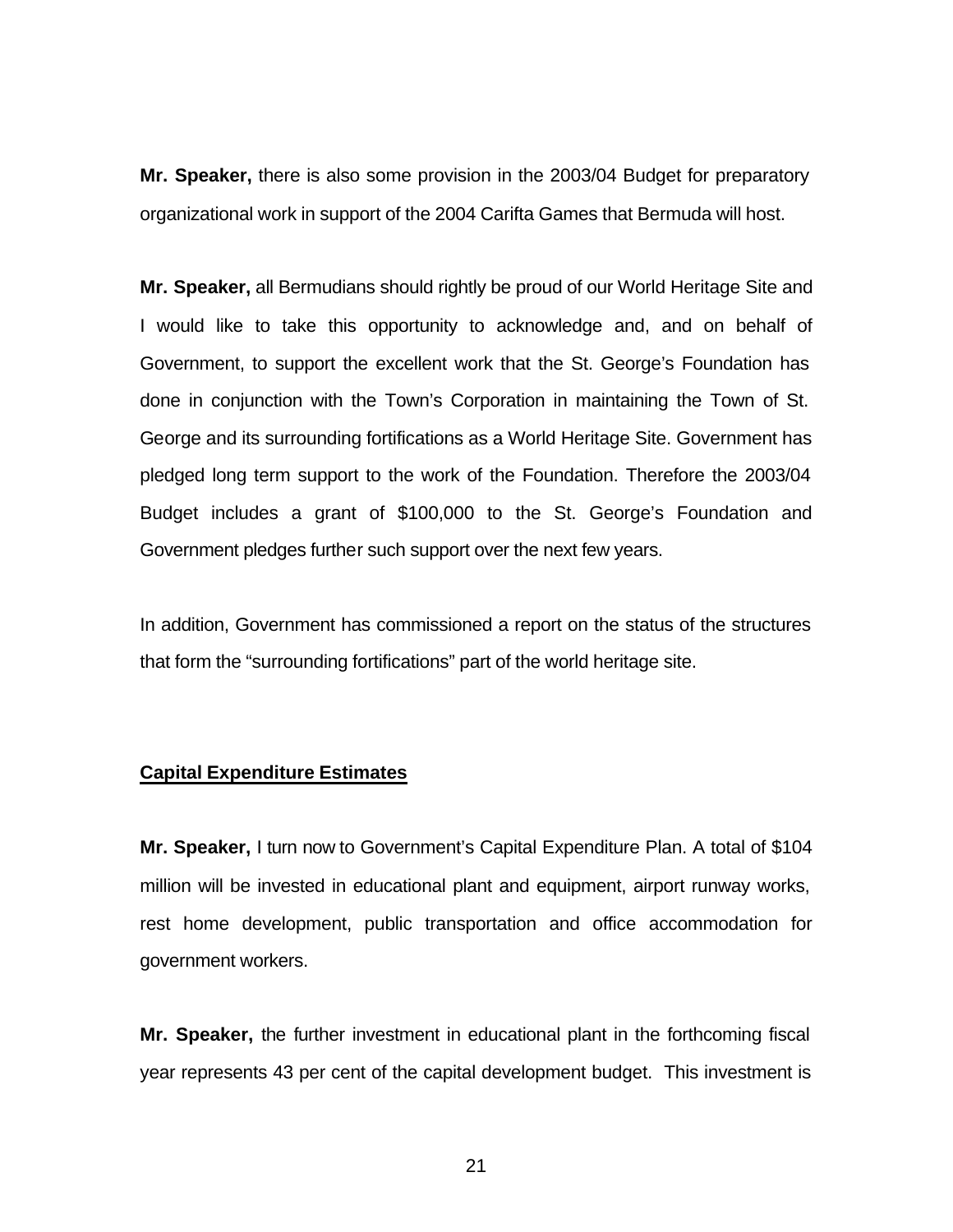essential to the ongoing delivery of the school curriculum in an effective and efficient manner within a modern and safe school environment.

Planned expenditure includes \$28 million for the continuing development of the second senior school, \$3.5 million to complete work on three middle schools (Clearwater Middle School, Dellwood Middle School and Spice Valley Mddle School), and \$5.3 million for furniture and IT equipment.

Within the Ministry of Transport, the Department of Airport Operations is provided with a capital budget of \$6 million for runway upgrades and new approach lighting (\$2.1 million), an S-Band Doppler Radar System (\$2 million), improvements to the air-conditioning system (\$579,000) and other minor works (\$454,000).

**Mr. Speaker,** funding has also been provided in the Department of Airport Operations' capital budget for the purchase of a specialized passenger transporter. This device is designed to lift passengers in wheel chairs to the aircraft; \$100,000 is provided for this purpose.

**Mr. Speaker,** the new ferries have proven very popular with both residents and visitors. Government proposes to move forward with this aspect of the National Transportation Plan. Accordingly, \$2.6 million is provided for phase 2 of the Ferry Project that will see the replacement of the aging Somerset ferries.

Members of this Honourable House and the general public will be pleased to learn that queues and waiting time at the Transport Control Department will be further reduced with the introduction of internet-based on-line services. \$400,000 is provided for this project in 2003/04.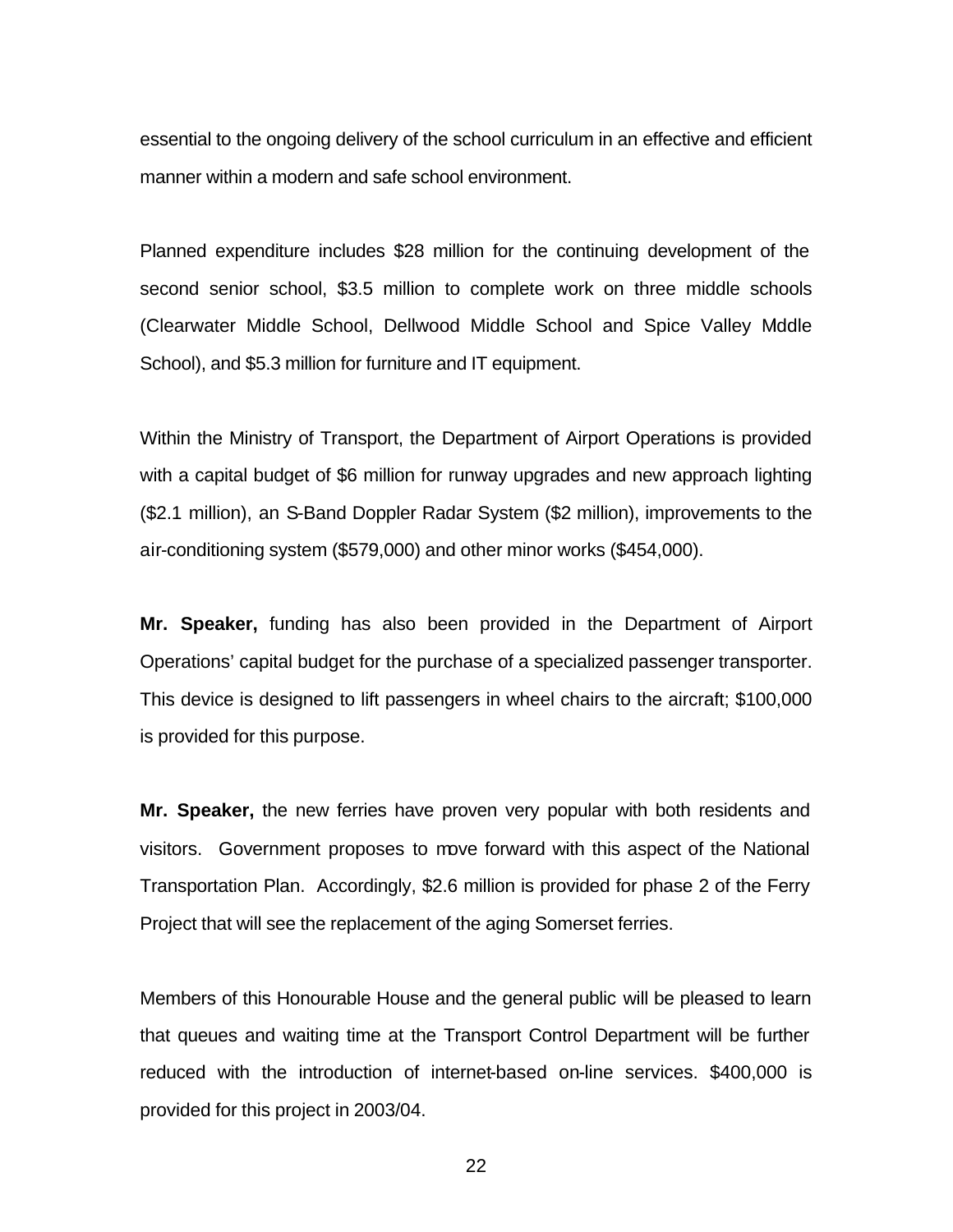**Mr. Speaker,** \$9.3 million is provided in the Ministry of Health and Family Services, for key projects including rest home renovations and new development (\$6.6 million); capital works at St. Brendan's Hospital, including a new fire alarm and lightening protection system (\$770,000) and renovations to Teucer House (\$1.6 million).

In the Ministry of works and Engineering, \$13.2 million is provided in support of a number of capital development projects and acquisitions. One such vital project is the work planned to stop the coastal erosion occurring along a stretch of South Road in Smith's parish. \$1.8 million is provided for this work.

Other projects include the relocation of the Recycling Centre (\$1.5 million) and the structural refurbishment of bridges (\$1 million).

**Mr. Speaker,** capital grants in the forthcoming year amount to \$9.9 million. Of this amount, \$6.2 million is provided to the National Sports Centre, \$3.5 million to the Bermuda Land Development Company and \$100,000 for the final installment of a \$500,000 grant to the Bermuda Maritime Museum's Commissioner's House in Dockyard.

**Mr. Speaker,** every project in Government's Capital Expenditure Plan has been carefully scrutinized. Only those projects that address government policy priorities, health and safety, or international security standards have been included.

Government does not want to overheat the construction industry, which is presently running at near full capacity, hence the delay in going out to tender for the new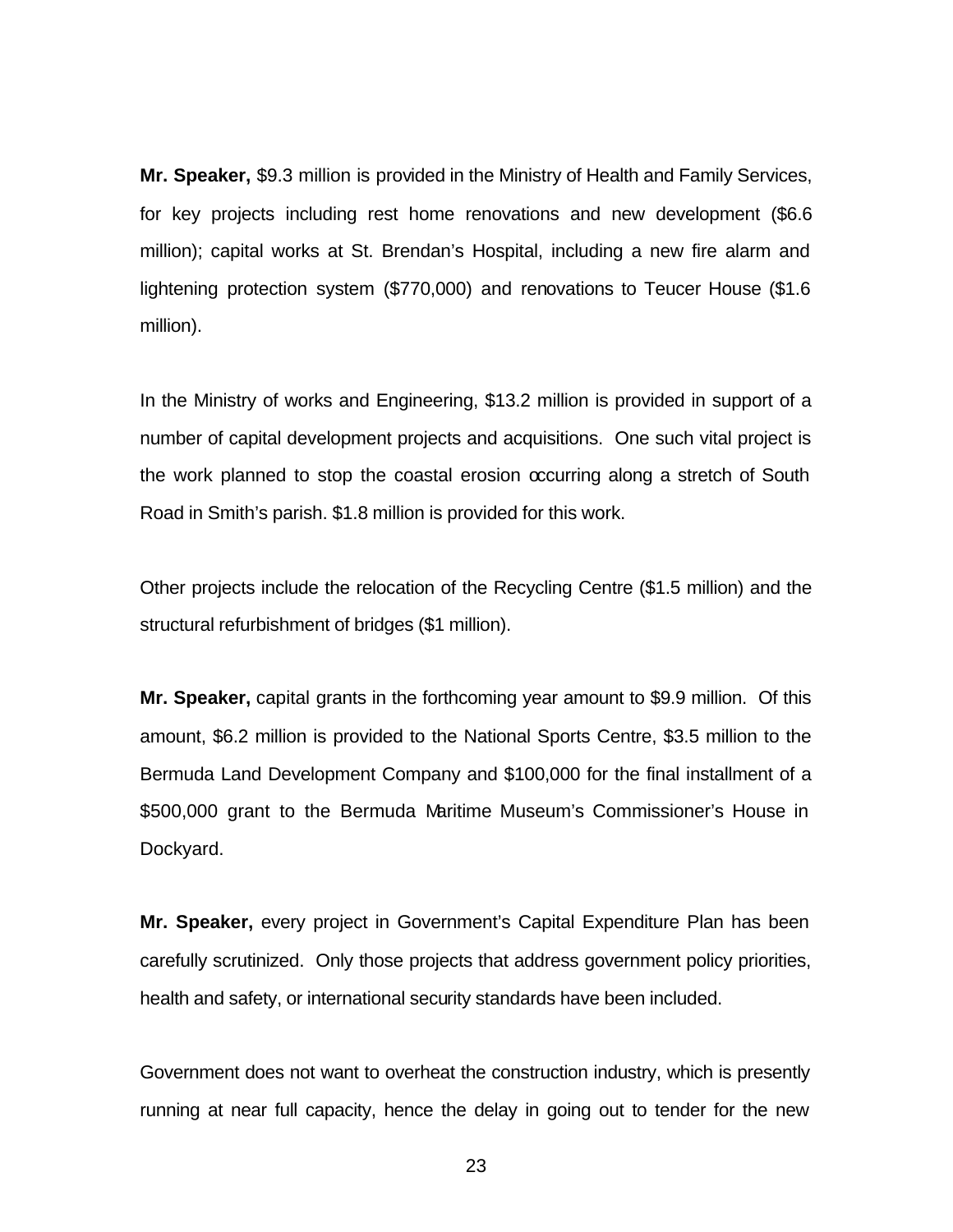buildings designed to house the Hamilton Police Station, Magistrates Court and the Residential Care Facility.

**Mr. Speaker,** I now turn to the revenue measures proposed for 2003/04 and the residual borrowing requirement.

### **Revenue Estimates**

**Mr. Speaker,** Government proposes to collect total revenues of \$650.1 million in 2003/04 based on the existing rate structure of Customs Duty, Payroll Tax, Land Tax, Passenger Taxes, Company Fees and Stamp Duties.

As I announced at the beginning of my statement, Government does not propose to raise any of the existing rates, nor does Government propose to introduce any new taxes. Our economy is on a recovery curve and we have no intention of slowing its acceleration away from the economic abyss of 2001.

**Mr. Speaker,** Government considers that the moderate, but steady, growth anticipated in our economy over the course of the next fiscal year will be sufficient to generate an additional \$9 million of revenue.

With projected revenue of \$650.1 million, and a combined current programme and capital project budget of \$728.3 million, Government projects a borrowing requirement of \$78 million in fiscal 2003/04, after taking account of cash in hand at the beginning of the new financial year.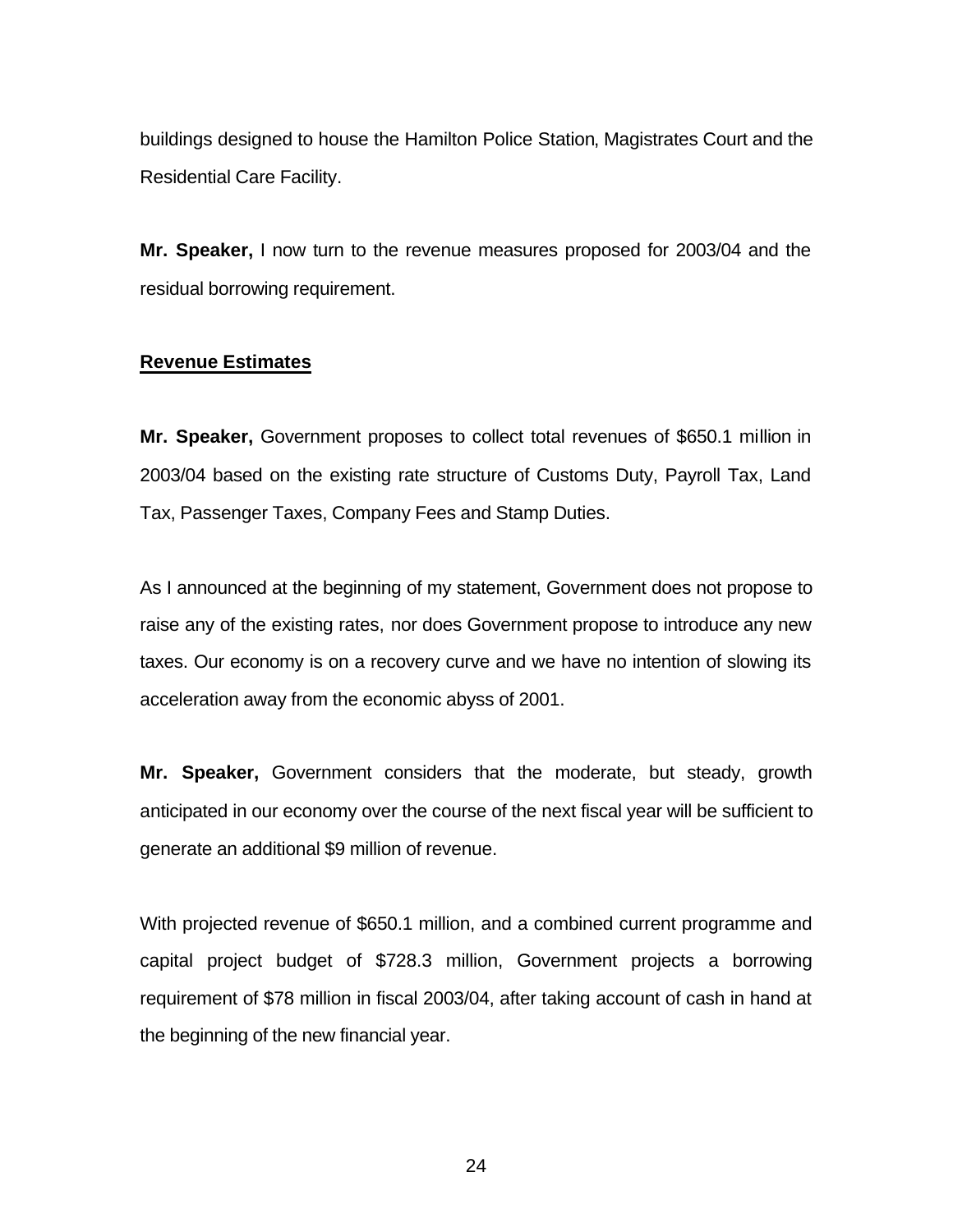This planned borrowing will be used to help finance the development and purchase of hard capital assets as detailed in the *Estimates of Revenue and Expenditure For The Year 2003/04.* **Mr. Speaker,** such borrowing at the prevailing low rates of interest is affordable, sensible and reasonable.

**Mr. Speaker,** it is also important to note that the proposed borrowing in 2003/04 will mark **the first time that this administration has added to Bermuda's public debt.** 

**Mr. Speaker,** the details of the revenue estimates are shown in the annexes to this statement and in the *Estimates of Revenue and Expenditure For The Year 2003/04.* Therefore, I shall not burden you, or the Honourable Members of this House, with a recounting of the details.

However, for the avoidance of doubt, I will state that the standard rate of Payroll Tax will remain unchanged at 12.75 per cent.

The Payroll Tax cap of \$225,000 on individual remuneration will also remain the same. We recognize that top professional and executive staff who are remunerated at these levels (or indeed, above these levels) are in expanding sectors of our economy and therefore they are comfortably able to contribute their fair share of taxes without risk to profitability, shareholder value, or partnership distributions.

**Mr. Speaker,** a number of minor amendments will be made to the Customs Tariff Act to reverse increases unintentionally included with the introduction of the Harmonized System in November 2001.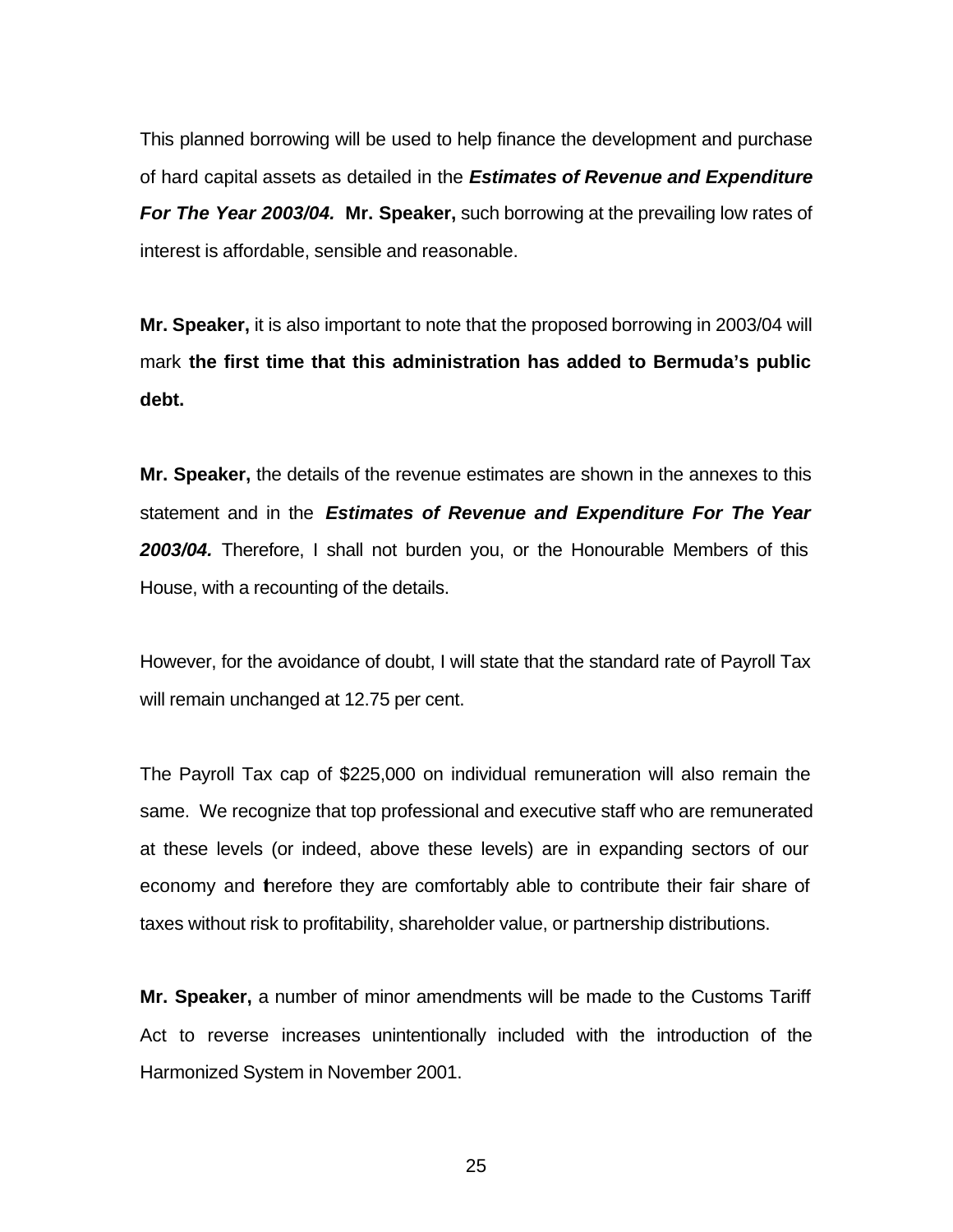In addition, the Act's Fifth Schedule will be amended to remove the preferential treatment afforded to a few select charitable organizations, but not to others who are equally worthy.

**Mr. Speaker,** Government is proposing that all charitable organizations that serve our community in any significant way apply for a government grant to help support their philanthropic activities. This approach is much more transparent and the community is therefore better able to gauge the value of their contribution to community development. Provision for the grants have been made in the Ministry of Health and Family Services' budget and Government has advised all affected organizations.

**Mr. Speaker,** motor vehicle licence fees, and bus and ferry fares remain unchanged this year. Passenger taxes also remain unchanged in 2003/04.

However, Government does propose to increase senior citizens pension benefits. Accordingly, amendments to the Contributory Pension Act 1970 will be brought to this House to raise contributory, and non-contributory, benefits by 3 per cent with effect from August 2003. Government is fully committed to ensuring that senior citizens enjoy their golden years.

**Mr. Speaker,** the proposed pension benefit increase will naturally give rise to a contribution rate increase of 4.25 per cent from August 2003.

In closing **Mr. Speaker,** this budget provides resources to continue the reform and development work begun by the Progressive Labour Party Government in